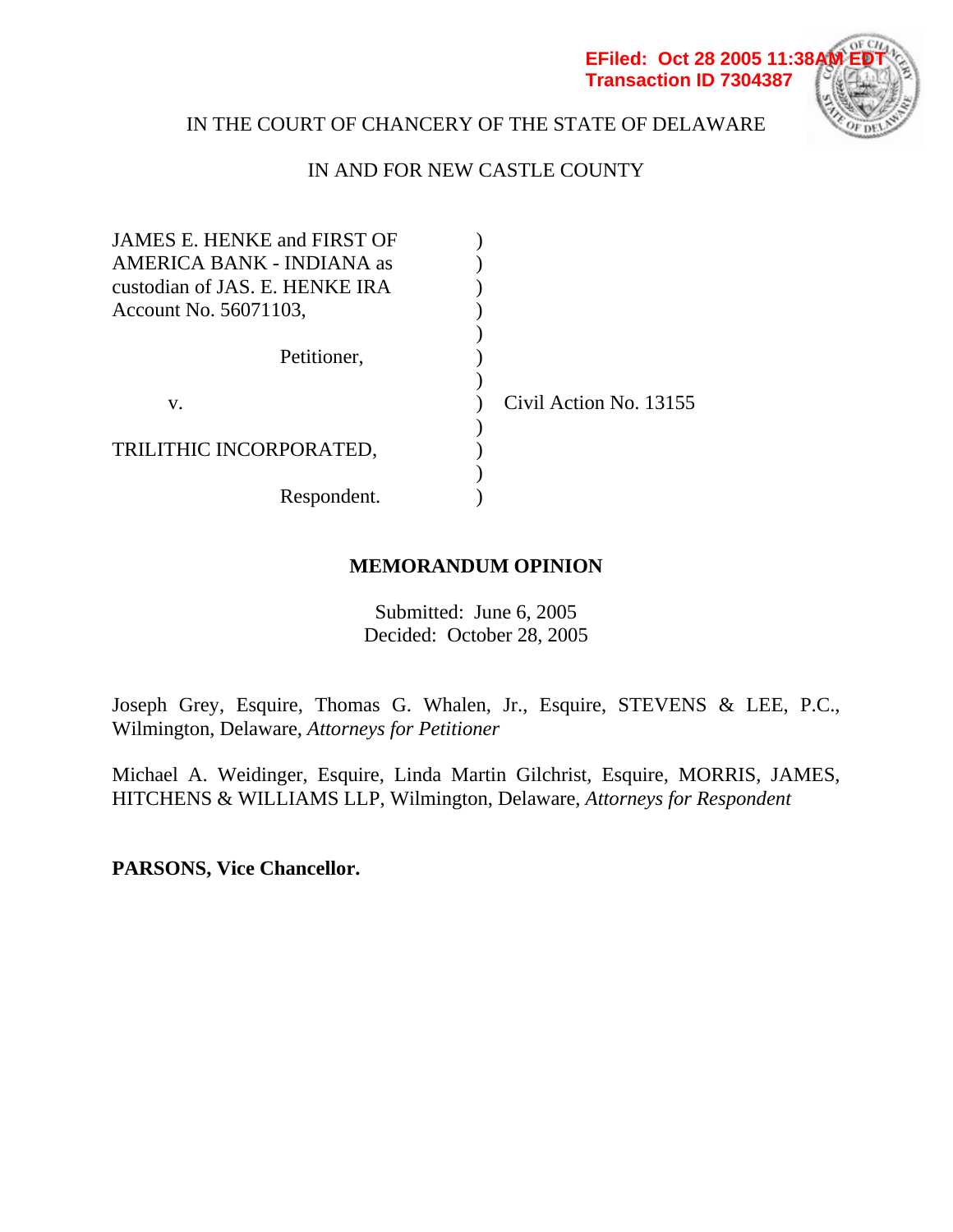This is an appraisal action pursuant to 8 *Del. C.* § 262. Petitioner was a stockholder of Trilithic, Inc. ("Trilithic" or the "Company"), a Delaware corporation, until it merged with and into an Indiana corporation of the same name. At trial, both parties presented expert opinions as to the fair value of the shares of Trilithic as of June 1, 1993 (the "Merger Date"). For the reasons set forth below, the Court concludes that the per share fair value of Trilithic as of the Merger Date was \$217.02. Petitioner's 750 shares are therefore worth \$162,765.54.

## **I. BACKGROUND**

## **A. The Parties**

The Company was founded in 1987 by Bruce Malcolm ("Malcolm") and Robert Binninger ("Binninger"). Malcolm is an engineer and was President of Trilithic from at least 1989 until after the Merger Date.<sup>1</sup> Trilithic was and still is closely held; as of the Merger Date, it had five stockholders.<sup>2</sup>

Petitioner James E. Henke held 25% of the outstanding common stock of Trilithic as of the Merger Date. $3$  Henke dissented from the merger and perfected his appraisal right. $4$ 

 $\mathbf{1}$ <sup>1</sup> *See* Trial Ex. 9 at T4119.

<sup>2</sup> Trial Ex. 102 at T2578.

<sup>&</sup>lt;sup>3</sup> *Id.* Petitioner First of America Bank – Indiana is the custodian of an IRA into which Henke transferred his shares of Trilithic stock. For convenience, Petitioners are referred to as "Henke" or "Petitioner."

<sup>4</sup> Joint Pretrial Order ¶ 2.4; *see also* Trial Ex. 102 at T2580.

<sup>1</sup>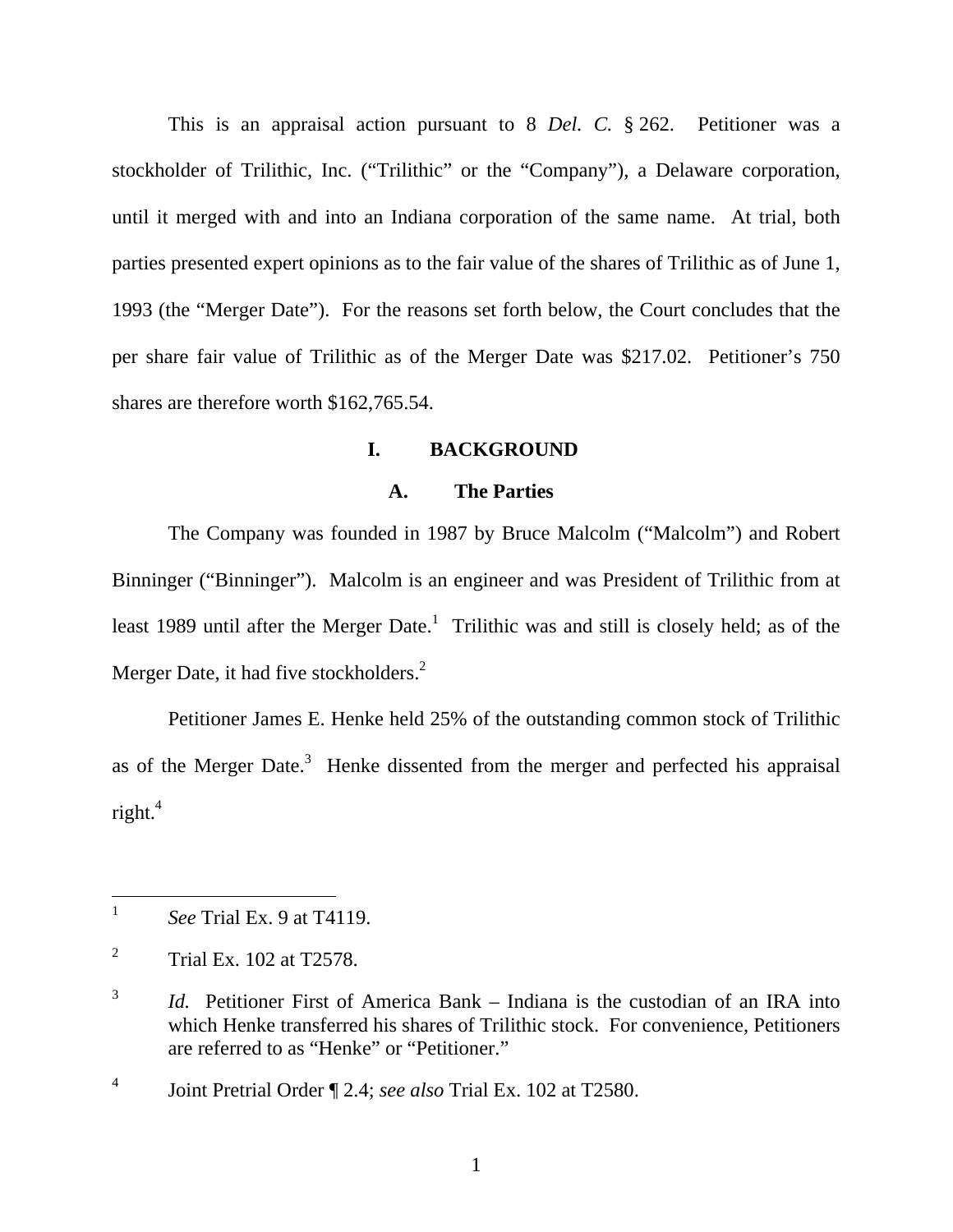#### **B. The Company**

There is scant evidence in the record concerning Trilithic's business in 1987 and 1988, but in late 1988 Trilithic was presented with the opportunity to purchase the instruments division of Texscan Corp.,<sup>5</sup> a publicly traded company for whom Malcolm had worked in the 1970s.<sup>6</sup> The instruments division of Texscan manufactured testing and measurement instruments and components for the cable television industry.<sup>7</sup> Trilithic, however, could not afford to make the purchase on its own; in 1988, the Company's gross revenue was approximately  $$100,000^8$  and it began 1989 with a deficit of \$48,460.<sup>9</sup> Enter Petitioner.

Henke owned JDJ Leasing ("JDJ"), which was in the business of leasing equipment and motor vehicles.<sup>10</sup> In March 1989, JDJ, with additional capital from Henke and James Guttman ("Guttman"), purchased Texscan's instruments division for

 $\sqrt{5}$ <sup>5</sup> *See generally* Trial Ex. 9 (Letter of Intent from Trilithic to Texscan).

<sup>6</sup> Trial Ex. 32 at 2646.

<sup>7</sup> Trial Ex. 13.

<sup>8</sup> Tr. at 25 (Henke). Citations in this form are to the trial transcript ("Tr.") and indicate the page and, where applicable, the witness testifying.

<sup>9</sup> Trial Ex. 30 at T156. Trilithic's only financing in 1989 was a "factor." Tr. at 330 (Malcolm) (testifying that a factor "is a guy that buys receivables and gives you a discounted amount. The quicker your customers pay, the higher the interest rate.").

 $^{10}$  Tr. at 6 (Henke).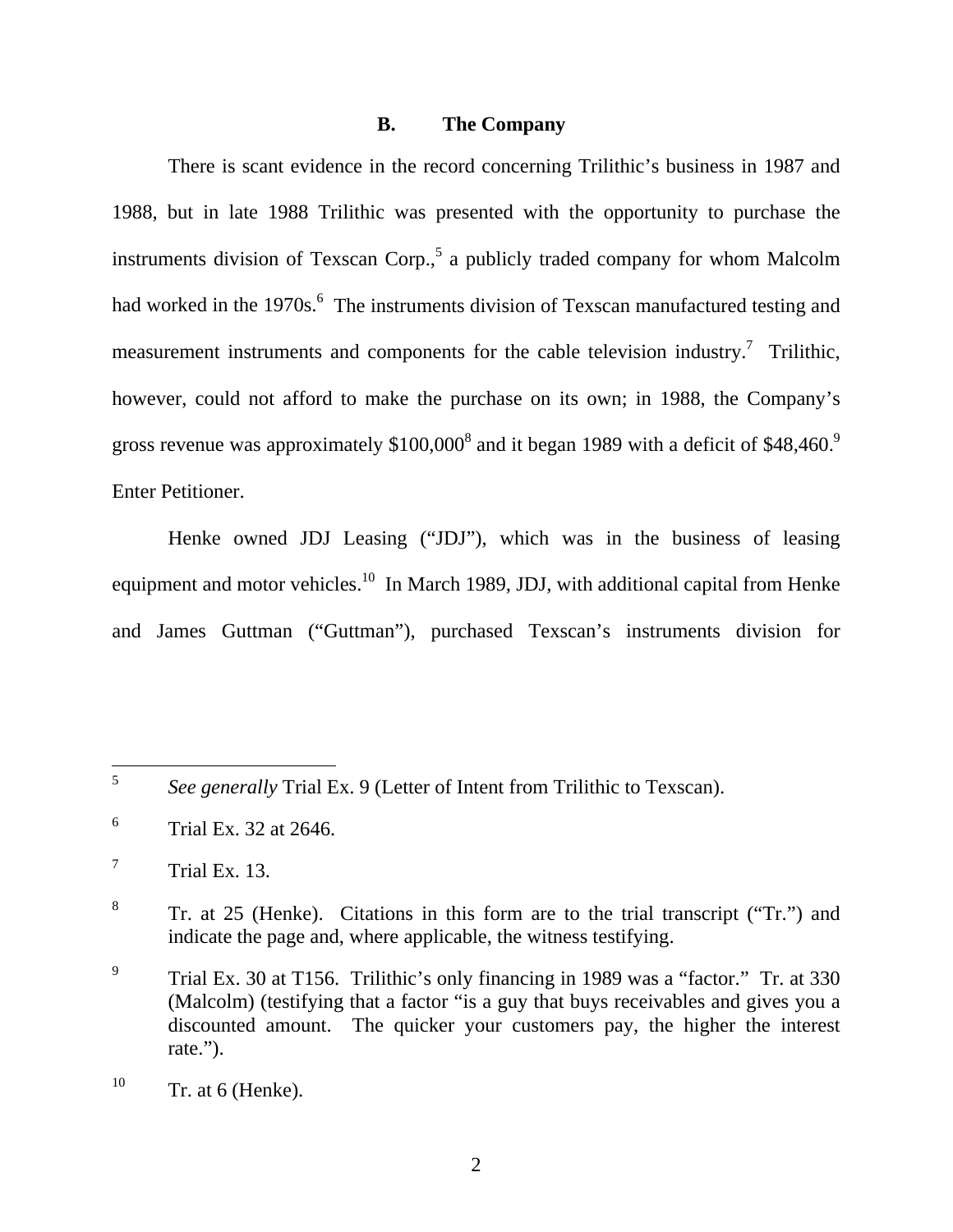$$700,900<sup>11</sup>$  JDJ then leased the Texscan equipment to Trilithic<sup>12</sup> and assigned the Texscan inventory to Henke and Guttman for nominal consideration.<sup>13</sup> Henke and Guttman then sold the inventory to Trilithic for 750 shares of Trilithic common stock each, which represented 50% of the authorized stock.<sup>14</sup> Henke and Guttman were also made directors of Trilithic.<sup>15</sup>

In essence, Trilithic purchased a going concern from Texscan by way of JDJ, Henke and Guttman.<sup>16</sup> The instruments division of Texscan thus became the instruments division of Trilithic. At various times between the acquisition of the instruments division in March 1989 and the Merger Date, Trilithic operated other lines of business, including the manufacturing of electrical components, electronic filters and refrigeration monitors and the design of electrical subsystems and local area network ("LAN") switching devices, but the instruments division remained its primary source of revenue.

# **C. The Instruments Division and the Cable Television Industry**

The instruments division was heavily influenced by the Federal Communication Commission's ("FCC") regulation of the cable television industry. Two regulations are

<sup>11</sup> Trial Ex. 18 at T3510.

 $12$  Trial Ex. 17. At the conclusion of the lease, the equipment was simply given to Trilithic. Tr. at 10 (Henke).

 $13$  Tr. at 8 (Henke).

 $14$  Trial Exs. 22 & 23.

 $15$  Tr. at 27 (Henke).

<sup>16</sup> *See, e.g.,* Tr. at 23 (Henke) ("Trilithic took over [Texscan's] plant.").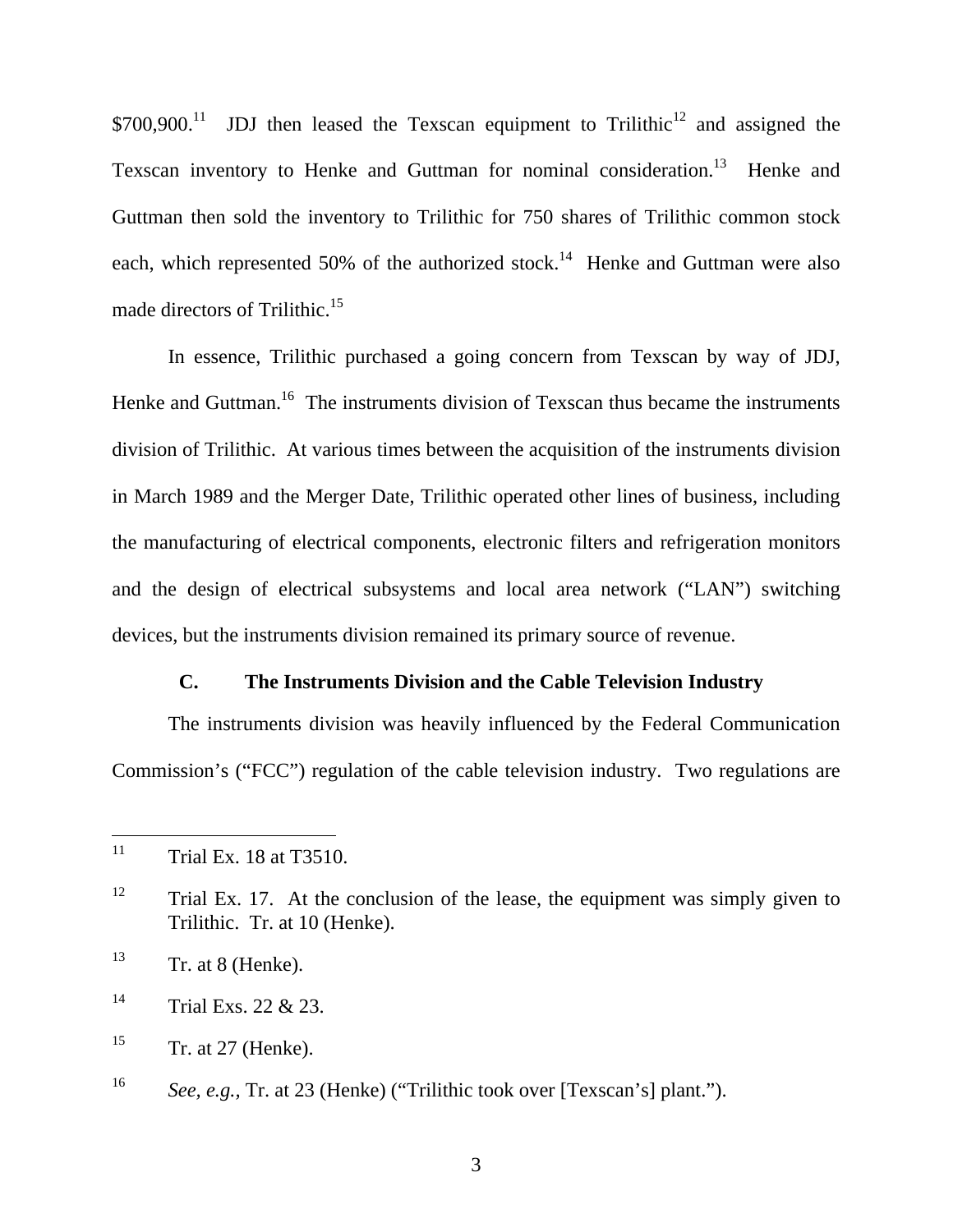pertinent to this case: The first, FCC Regulation 76.610 ("Reg. 76.610"), required cable operators to monitor their systems for radio frequency leakage and to compare the data to an industry index.<sup>17</sup> Reg. 76.610 mandated compliance by July 1990. The second, FCC Regulation 76.605 ("Reg. 76.605"), required monitoring and logging of video signal and leakage data.<sup>18</sup> Reg. 76.605 mandated compliance by December 30, 1992.

From Texscan, Trilithic acquired the Searcher+, a product designed to meet demand created by Reg.  $76.610^{19}$  The Searcher+ was a handheld device that measured leakage of RF signals from cable systems.<sup>20</sup> Sales of the Searcher+ peaked in the months leading up to the compliance deadline of July 1990 and fell significantly after the  $deadline.<sup>21</sup>$  During this period, Trilithic's revenues increased from approximately \$100,000 in 1988 to \$5.68 million for the twelve months ended December 30, 1989.<sup>22</sup> For the twelve months ended December 29, 1990, Trilithic turned a profit of \$310,448 on revenue of \$8.67 million. $^{23}$ 

To meet demand generated by Reg. 76.605, Trilithic developed a new product called the Tricorder. Although cable operators could have used the Searcher+ and

<sup>19</sup> Tr. at 265 (Bush); Tr. at 25–26 (Henke).

<sup>20</sup> Tr. at 264 (Bush).

- $21$  Trial Ex. 161 at 7, Ex. D.
- $22$  Trial Ex. 30 at T156.
- <sup>23</sup> Trial Ex. 47 at T145.

<sup>17</sup> Tr. at 266-67 (Bush).

 $18$  Tr. at 267 (Bush).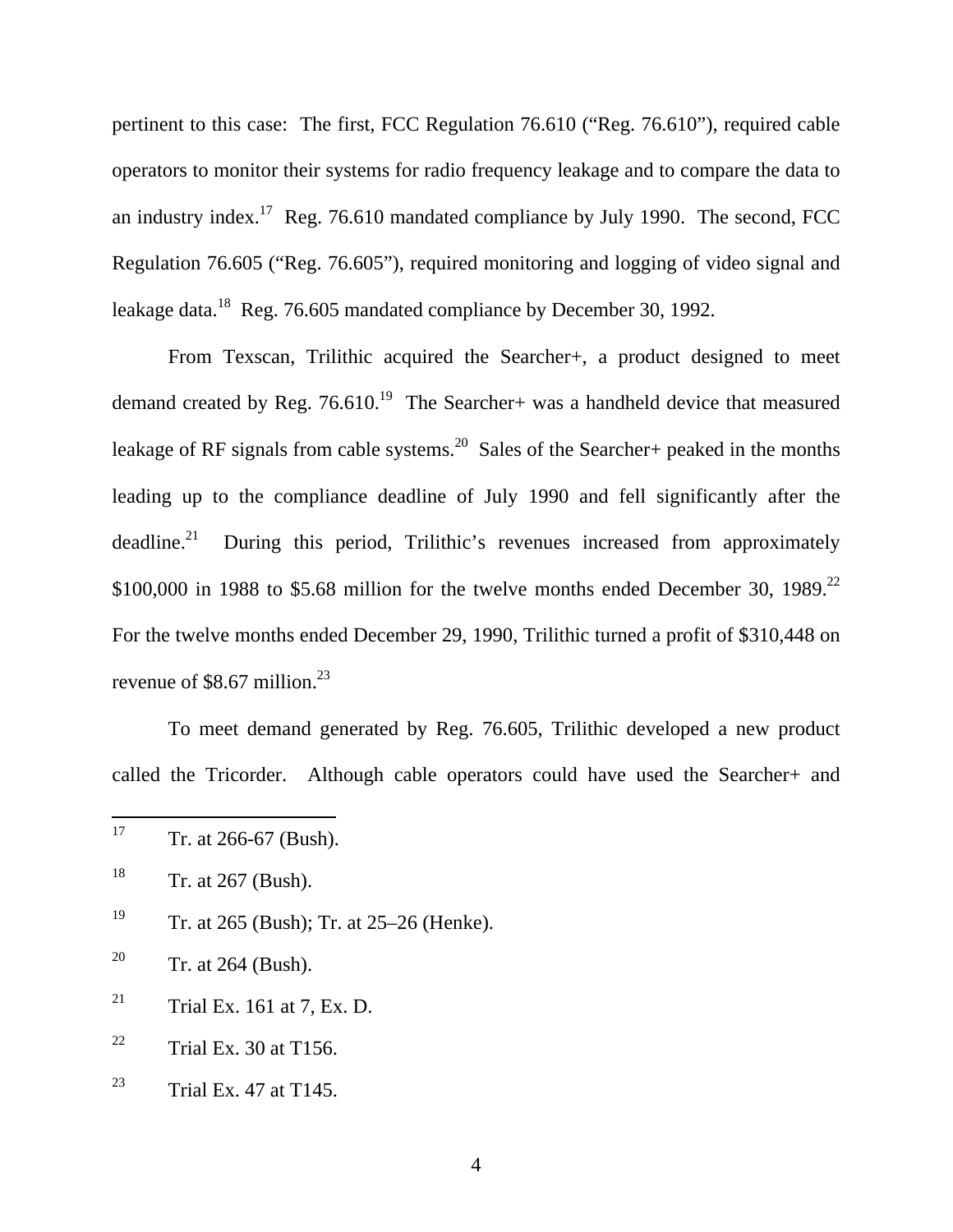another Trilithic product, the SP 1700 signal meter ("SP 1700"), to comply with the new regulation, only the Tricorder could digitally log test results.<sup>24</sup> Trilithic introduced the Tricorder to the cable industry at a summer 1992 tradeshow and began shipping it in October 1992.<sup>25</sup> The Tricorder was an immediate success; by the time it shipped the first unit, Trilithic had an order backlog valued at over \$380,000.<sup>26</sup> The sale of the Tricorder, however, cannibalized sales of the SP 1700 and the Searcher+. From January to May 1993, sales of the SP 1700 fell to less than half of their 1992 level for the same period, while sales of the Searcher+ fell over 35% from their 1992 level.<sup>27</sup>

In order to meet demand, Trilithic rushed the production of Tricorders and used volunteers from its sales force and board of directors to build and test Tricorders because it could not afford to pay hourly workers.<sup>28</sup> Partially as a result of using volunteer labor, a high percentage of Tricorders came off of the assembly line with defects, while a similarly high percentage were returned for repair.<sup>29</sup>

 $\overline{a}$ 

<sup>&</sup>lt;sup>24</sup> Tr. at 279 (Bush).

<sup>&</sup>lt;sup>25</sup> Tr. at 331 (Malcolm); Trial Ex. 161 at 10.

 $^{26}$  Trial Ex. 161 at 10.

<sup>27</sup> *Id.* at 11.

<sup>&</sup>lt;sup>28</sup> Tr. at 333 (Malcolm); Tr. at 417 (Woodcock). Trilithic had a net loss of \$631,929 for the year ended December 28, 1991, Trial Ex. 107 at T122, and was "managing cash on a weekly basis" in late 1992, Tr. at 333 (Malcolm). *See infra* at I.E. Trilithic's Financial Difficulties.

<sup>29</sup> *See, e.g.,* Trial Ex. 101 (showing 37 defective Tricorders out of the 107 manufactured from May 10 to May 14, 1993); Tr. at 273–74 (Bush) (testifying to initial Tricorder repair rate of approximately 20%).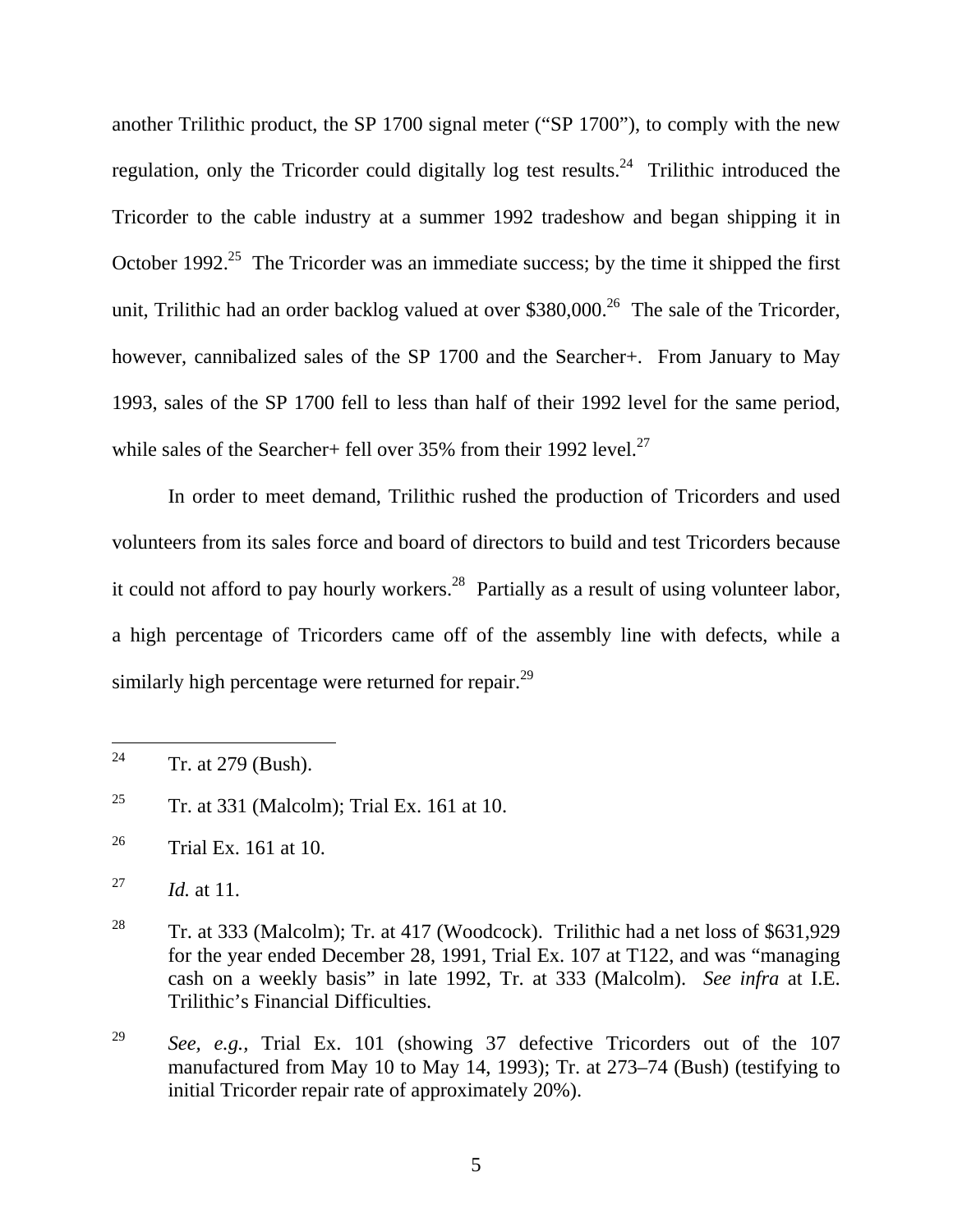Owing in large part to sales of the Tricorder, Trilithic had gross revenue of \$7.5 million for 1992 and a net loss of just  $$5,635$ <sup>30</sup> For the period ended May 2, 1993, Trilithic had sales of \$3.66 million and net income of  $$314.459$ <sup>31</sup>

#### **D. Trilithic's Other Lines of Business**

In 1990, Trilithic's sales of electrical components increased 22%, but fell 19.2% in 1991 and 13.7% in 1992.<sup>32</sup> In 1992, sales of electrical components accounted for 17.3% of Trilithic's total revenues. Similarly, sales of electrical filters increased considerably in 1990, the first full year after the acquisition of Texscan's instrument division. Sales of electrical filters continued to grow through 1993, but some of this growth is likely attributable to the acquisition of Cir-Q-Tel in April 1992.<sup>33</sup> In 1992, sales of electrical filters accounted for 18.4% of Trilithic's total revenues. None of these two lines of Trilithic's business, the manufacture of refrigeration monitors or the development of LAN switches, addressed below, pertained to the cable television industry.

In January 1992, Trilithic and Eagle Creek Technology Corp. ("Eagle Creek") entered into an agreement to design, manufacture and sell infrared gas monitors for the refrigeration market.<sup>34</sup> In 1992, Trilithic sold just 42 such monitors for \$93,000; it sold

 $31$  Trial Ex. 108 at T108.

<sup>30</sup> Trial Ex. 107 at T122. In 1992, the instruments division provided 60% of Trilithic's gross revenue. Trial Ex. 161 at 3.

 $32$  Trial Ex. 161 at Ex. G.

<sup>33</sup> Trial Ex. 161 at 14; *see also* Tr. at 296 (Bush) (testifying that in acquiring Cir-Q-Tel, Trilithic had acquired a going concern).

 $34$  Trial Ex. 161 at 4.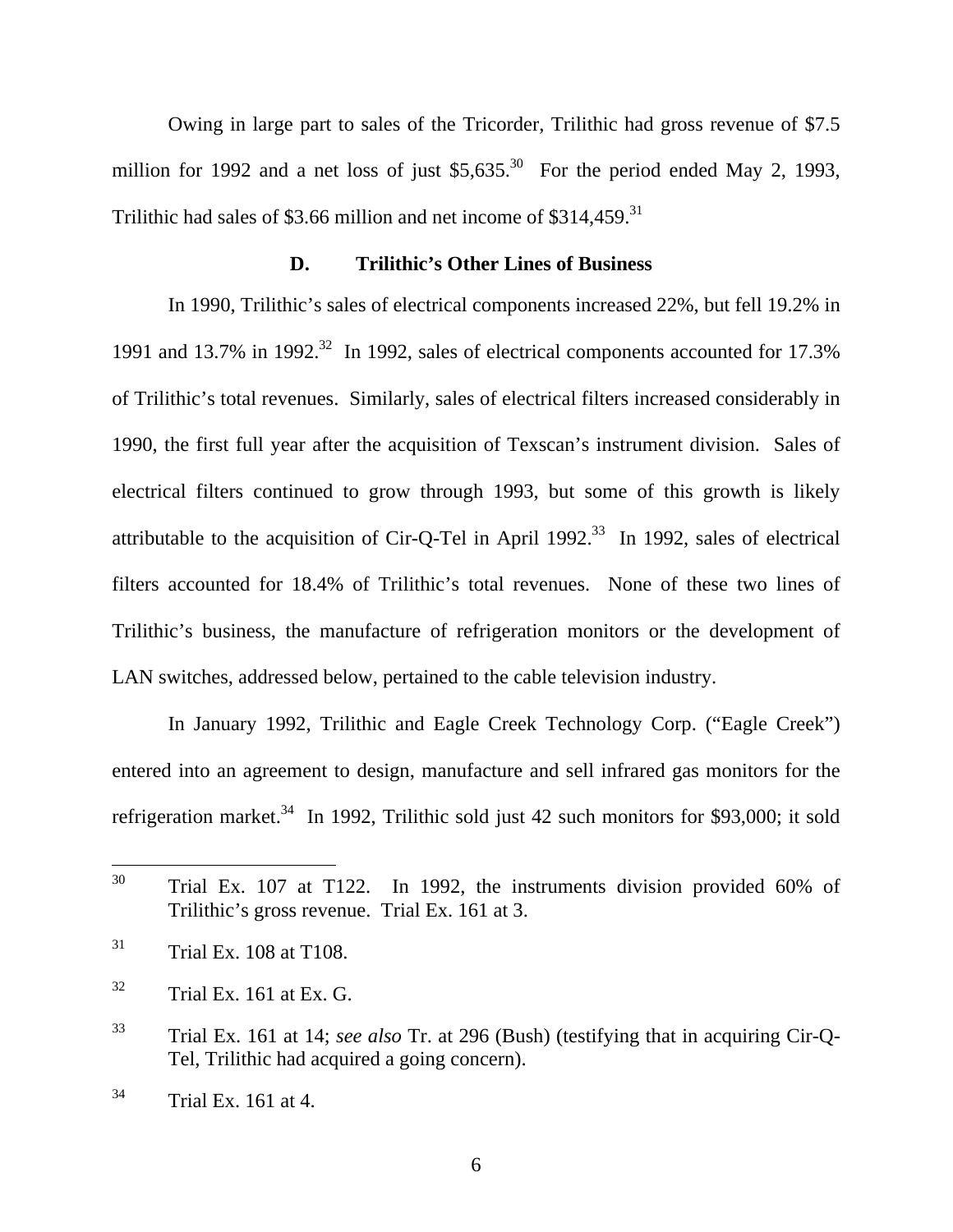none in the first five months of  $1993<sup>35</sup>$  On July 20, 1993, Trilithic sold the refrigerator monitor business to Eagle Creek for \$537,000.<sup>36</sup>

Trilithic's last line of business was the development and sale of LAN switches. In the late 1980s and early 1990s, Trilithic developed LAN switches based on RF technology.<sup>37</sup> In the early 1990s, however, the industry moved to fiber optics and stopped using RF technology.<sup>38</sup> As of the Merger Date, Trilithic had no LAN switch sales.<sup>39</sup>

#### **E. Trilithic's Financial Difficulties**

From March 1989 until the Merger Date, Trilithic experienced severe financial difficulties. In 1989, it maintained a \$750,000 line of credit with First of America Bank and had drawn  $$658,000.<sup>40</sup>$  Although the line of credit was issued to Trilithic, Malcolm, Binninger and Terry Bush ("Bush")<sup>41</sup> had to personally guarantee repayment because Trilithic could not borrow on its own credit.<sup>42</sup> By May 1992, Trilithic had extended the line to \$1 million and drawn the full amount. The next month, First of America Bank

- $35$  Tr. at 451 (Margolin).
- 36 Trial Ex. 112 at T4502.
- $37$  Tr. at 249 (Bush).

- 38 Tr. at 250 (Bush).
- $39$  Tr. at 253 (Bush); Trial Ex. 161 at 5.
- $^{40}$  Trial Ex. 161 at 14.
- 41 As of the Merger Date, Bush was Trilithic's Vice President of Sales and Marketing. Tr. at 271 (Bush).
- $42$  Tr. at 330 (Malcolm).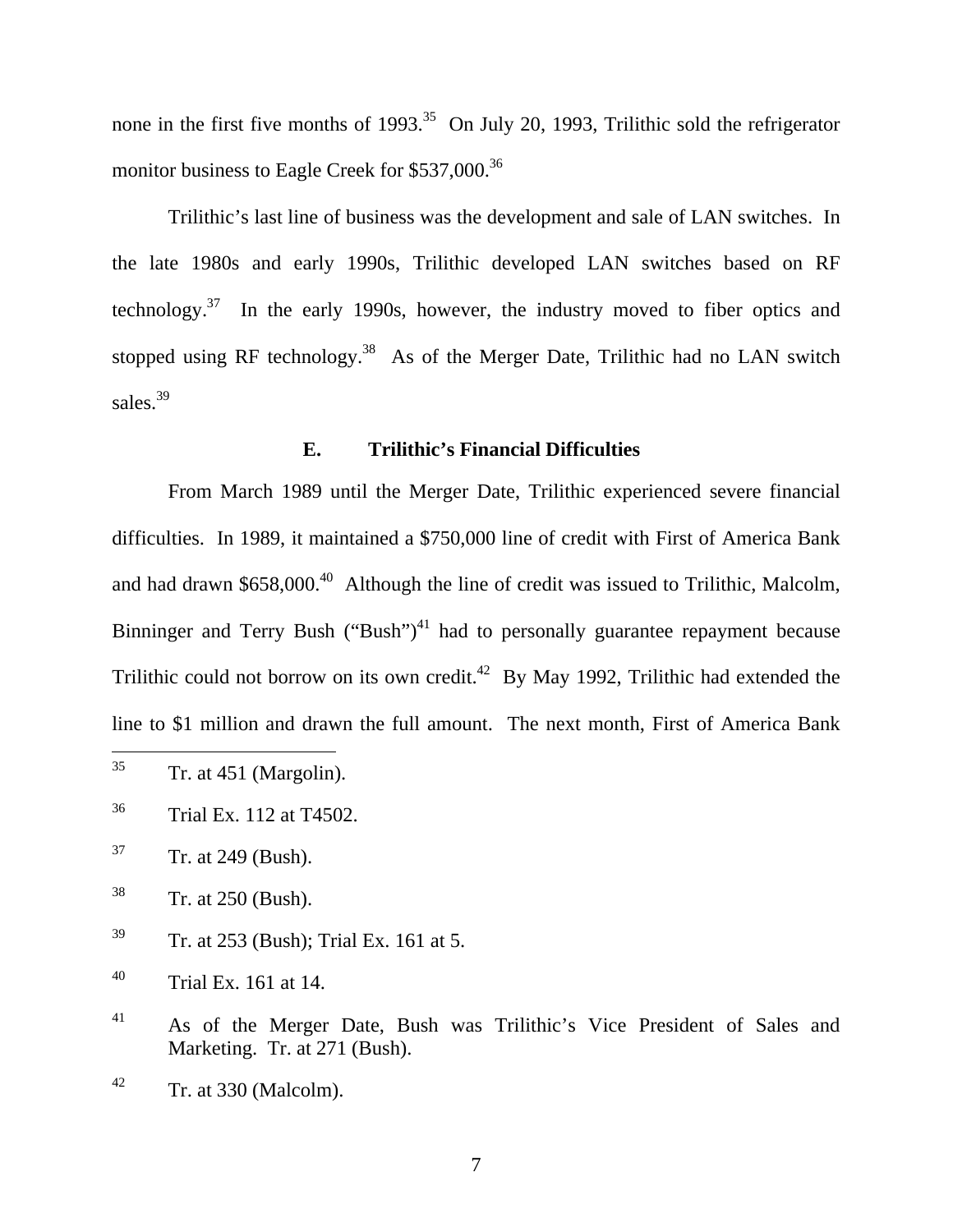informed Trilithic that it wanted the line of credit replaced and that it would give Trilithic until the end of June to find alternative financing.<sup>43</sup> Sometime after the Merger Date, First of America Bank extended the line of credit to September 1993 even though Trilithic was not in compliance with various covenants governing it.<sup>44</sup> Trilithic remained in violation of the covenants and had not replaced the line of credit or paid it down as of the Merger Date.

Trilithic was also in breach of covenants on a loan from the Indiana Business Modernization and Technology Corporation ("BMT"). Trilithic obtained \$381,200 from the BMT in May 1990 to develop its LAN switching device and was obligated to repay double what it had borrowed. Repayment was tied to revenue from LAN sales, of which Trilithic had none. As of the Merger Date, Trilithic had not made any payments on the  $1$ oan. $45$ 

Indicative of Trilithic's dire financial position, its CFO, Jeri Woodcock ("Woodcock"), went to great lengths to ensure that Trilithic could pay its bills. In the months preceding the Merger Date, Woodcock prepared weekly cash flow charts to prevent Trilithic from overdrawing its accounts.46 She also depended on bank float time

<sup>43</sup> 43 Trial Ex. 73 at T2567.

<sup>44</sup> Trial Ex. 107 at T126.

 $^{45}$  Trial Ex. 108 at T115.

 $^{46}$  Tr. at 405 (Woodcock); Trial Ex. 92.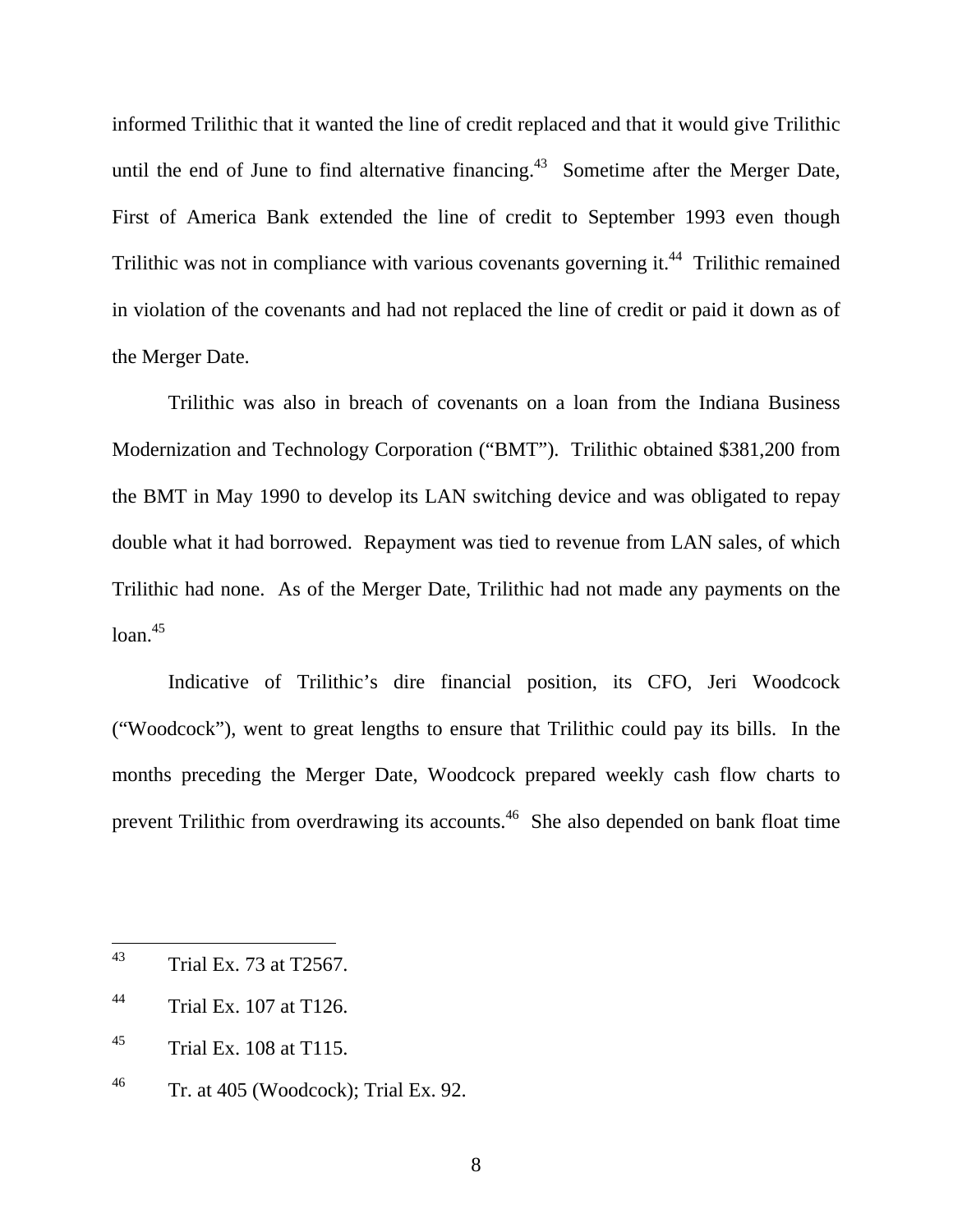to ensure that Trilithic had sufficient funds to pay its bills and assigned priority numbers to vendors to determine in what order to pay them.<sup>47</sup>

In its audited financials for the four months ended May 2, 1993, Trilithic's independent auditor, Deloitte & Touche, would not issue an unqualified opinion that Trilithic was a going concern.<sup>48</sup>

## **F. The Merger**

By an Agreement of Merger dated April 28, 2003, Trilithic merged with and into an Indiana corporation of the same name.<sup>49</sup> The boards of both companies subsequently approved the merger and the Certificate of Merger was filed with the Delaware Secretary of State on June 1, 1993.

The Company contended that the purpose of the merger was to facilitate raising capital and to obtain more favorable tax treatment.<sup>50</sup> Regardless of the reason(s) for the merger, neither Trilithic's management nor its business plan changed as a result of the merger. The shareholders of the Delaware corporation received stock in the new Indiana

47 Tr. at  $407-08$  (Woodcock).

<sup>&</sup>lt;sup>48</sup> Trial Ex. 108 at T105 ("The accompanying financial statements have been prepared assuming that the Company will continue as a going concern. . . . [T]he Company's \$1,000,000 line-of-credit facility expires on September 2, 1993 and the Company has yet to obtain replacement financing. The Company's continuation as a going concern is dependent upon its ability to obtain additional financing and to generate sufficient cash flows to meet its obligations on a timely basis.").

 $^{49}$  Trial Ex. 94.

 $50$  Resp't's Post-Trial Answering Br. ("RAB") at 2, 5.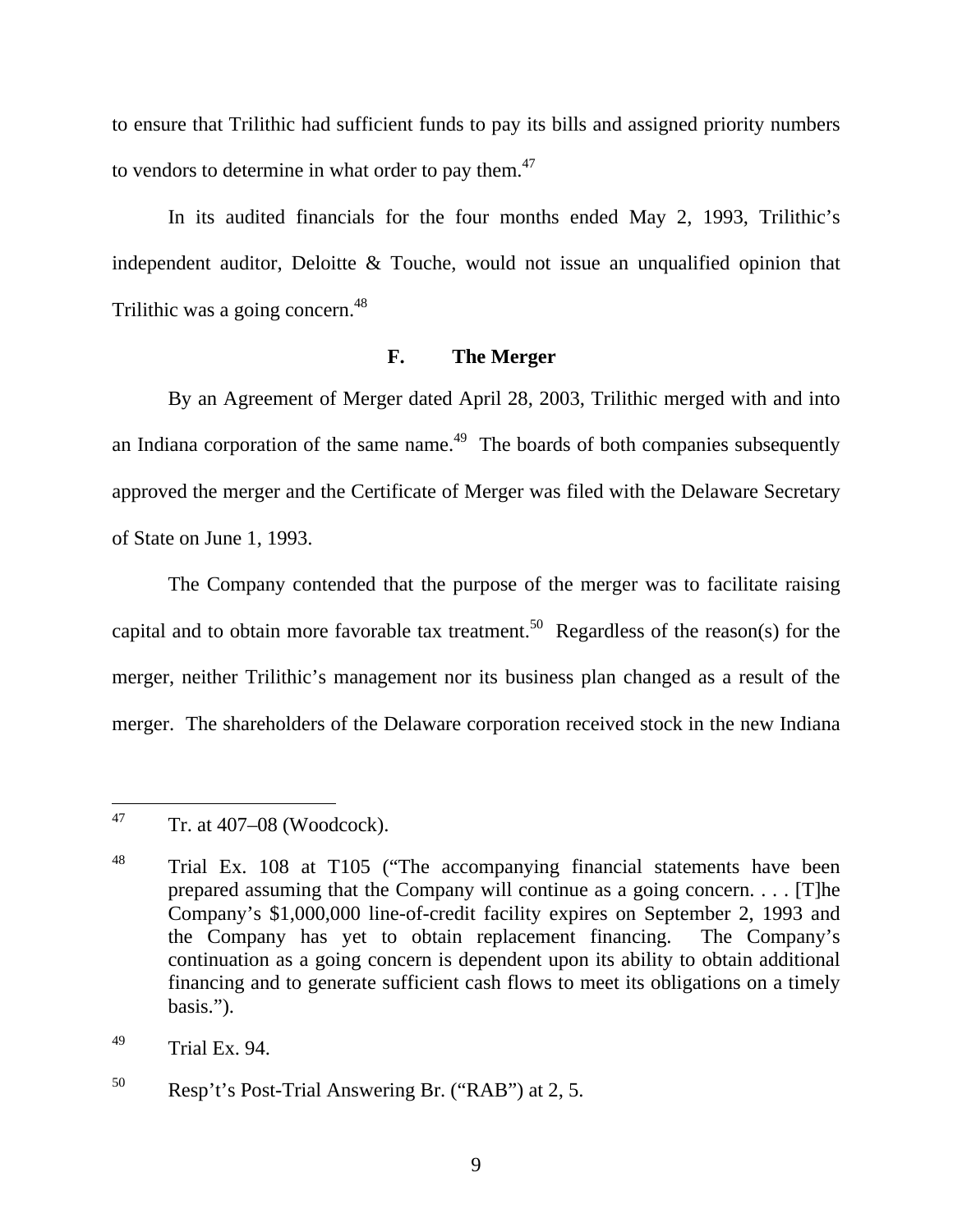corporation and no cash changed hands.<sup>51</sup> Henke communicated his intent to dissent from the merger in a letter dated May 12,  $1993^{52}$  and voted against the merger at a May 21, 1993 meeting of the Trilithic board.<sup>53</sup> He filed this action on September 28, 1993.

# **II. APPRAISAL**

Under 8 *Del. C.* § 262, Petitioner is entitled to his pro rata share of the "fair value" of Trilithic's common stock as of the Merger Date.<sup>54</sup> In the context of an appraisal, fair value is defined as the stockholder's "proportionate interest in [a] going concern."<sup>55</sup> "The underlying assumption in an appraisal valuation is that the dissenting shareholder[] would be willing to maintain [his] investment position had the merger not occurred."<sup>56</sup>

In an appraisal, both sides have the burden of proving their respective valuations by a preponderance of the evidence.<sup>57</sup> Any "techniques or methods which are generally considered acceptable in the financial community and otherwise admissible in court" may

<sup>51</sup> Trial Ex. 94 at T5251.

<sup>52</sup> Trial Ex. 97.

<sup>53</sup> Trial Ex. 102 at T2580.

<sup>54</sup> *Gray v. Cytokine Pharmasciences, Inc.*, 2002 WL 853549, at \*6 (Del. Ch. Apr. 25, 2002).

<sup>55</sup> *Cavalier Oil Corp. v. Harnett*, 564 A.2d 1137, 1144 (Del. 1989) (quoting *Tri-Continental Corp. v. Battye*, 74 A.2d 71, 72 (Del. 1950)).

<sup>56</sup> *Pakill Corp. v. Alcoma Corp.*, 747 A.2d 549, 553 (Del. 2000) (citing *Cavalier Oil Corp.*, 564 A.2d at 1145).

<sup>57</sup> *M.G. Bancorp., Inc. v. LeBeau*, 737 A.2d 513, 520 (Del. 1999).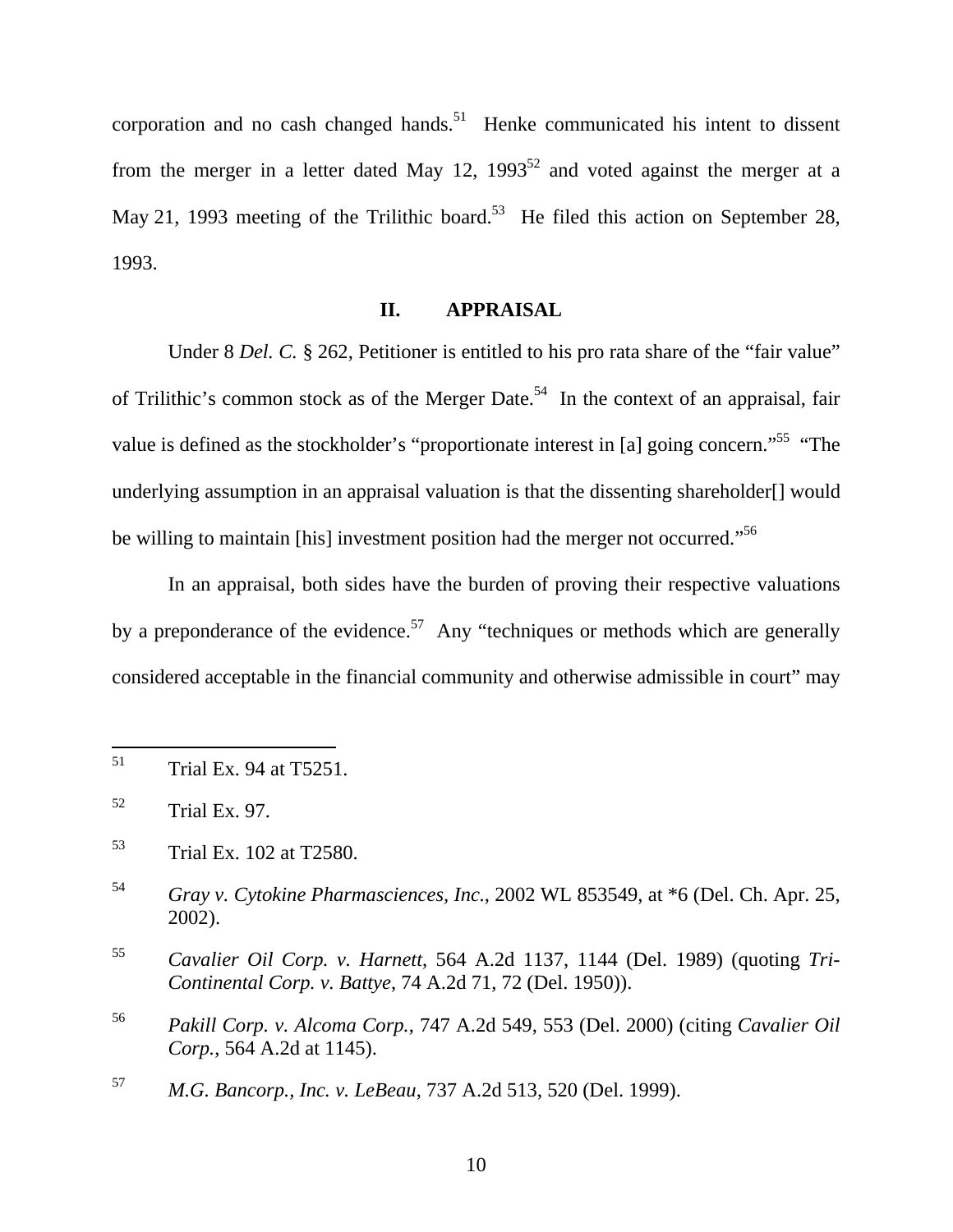be used.<sup>58</sup> If neither party satisfies its burden, then the court must use its own independent judgment to determine the fair value of Petitioner's shares.<sup>59</sup>

#### **A. The Parties' Experts**

Petitioner's expert was R. Victor Haas ("Haas"), an Accredited Senior Appraiser and President of Haas Business Valuation Services, Inc. Before founding his eponymous company, Haas received an MBA from the Wharton School at the University of Pennsylvania. Haas performed a discounted cash flow ("DCF") analysis based on Trilithic's audited financials for the four months ended May 2, 1993 and arrived at an equity value of  $$6,494,526$ .<sup>60</sup> Haas therefore appraised Petitioner's 25% interest to be worth \$1,623,631.50.

Trilithic's expert was Brett A. Margolin ("Margolin"), a Managing Economist at LECG, Inc. He received a Ph.D. in economics from George Mason University. Margolin first performed a DCF analysis. He neither believed that reliable management projections made contemporaneously with the merger existed nor did he consider it appropriate to use the 1993 stub period financials in his DCF analysis. Margolin thus developed and used his own financial projections for Trilithic. Ultimately, he arrived at a negative value for the Company's common equity. Second, Margolin performed a comparable company analysis, but he did not assign a weight to the result of this method

<sup>58</sup> <sup>58</sup> *Weinberger v. UOP, Inc.*, 457 A.2d 701, 713 (Del. 1983).

<sup>59</sup> *See Gonsalves v. Straight Arrow Publishers, Inc.*, 701 A.2d 357, 361 (Del. 1997) (noting this Court's responsibility to "*independently* determine the value of the shares that are the subject of the appraisal action") (emphasis added).

 $^{60}$  Trial Ex. 152 at 7–8.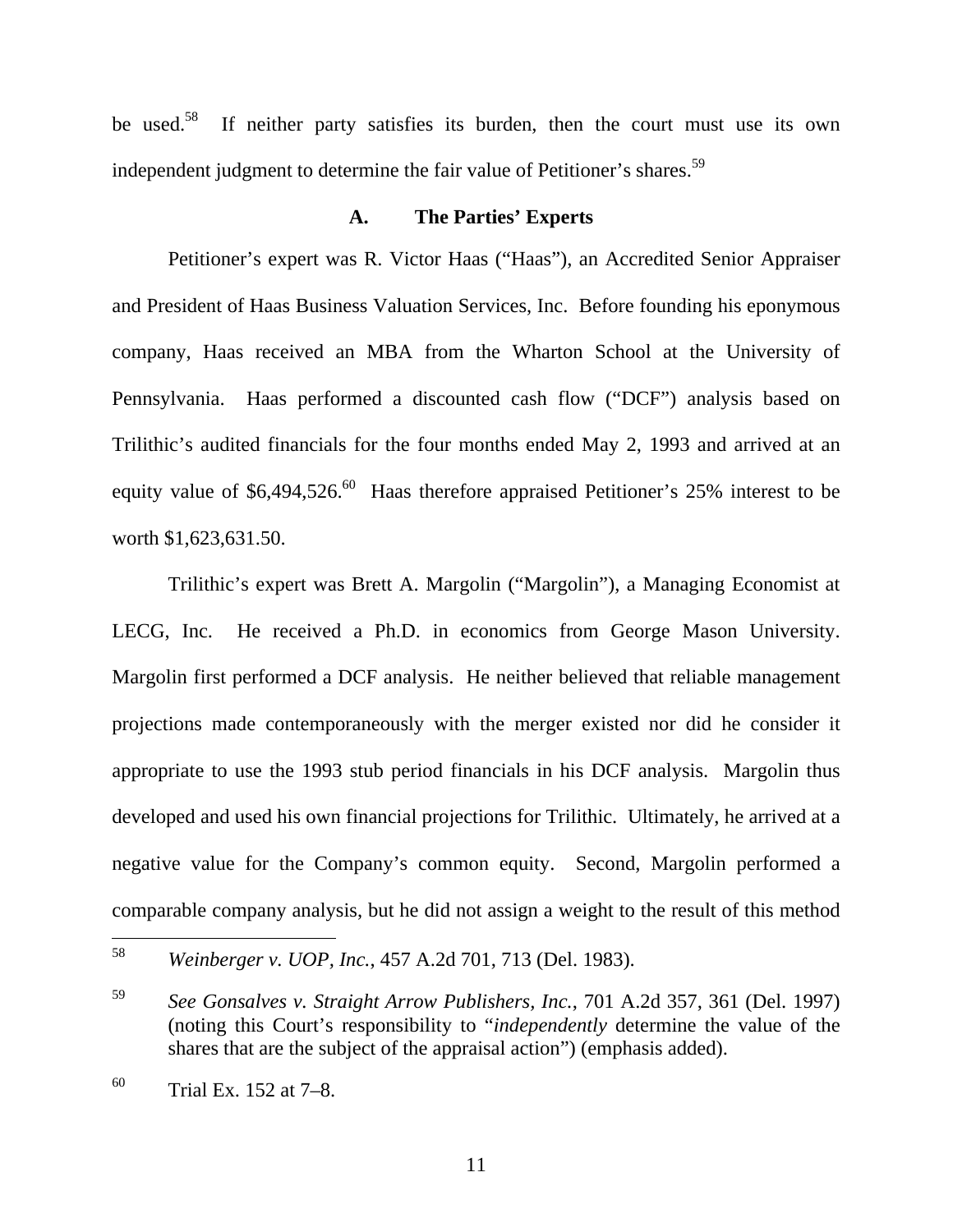in his final conclusion because he did not believe that he could compensate for the differences in size between Trilithic and the comparable companies in a nonsubjective manner.<sup>61</sup> Finally, Margolin used a subject company transaction analysis based on Trilithic's purchase of Texscan's instruments division. This analysis yielded an equity value of between \$0 and \$292,312.<sup>62</sup> To this number, Margolin added \$152,537, the value of the tangible refrigeration monitor assets sold to Eagle Creek, and concluded that the common equity of Trilithic was worth between \$0 and  $$448,849<sup>63</sup>$  Taking the midpoint of this range—\$222,425—Margolin concluded that Petitioner's 25% interest is worth \$55,606.

## **B. The Experts' Valuation Methodologies**

The parties' experts have presented remarkably divergent valuations. As is often the case in an appraisal action, the Court does not find either party to have fully satisfied its burden of persuasion regarding its valuation. The Court therefore must conduct its own independent valuation.<sup>64</sup>

Haas relied on a DCF analysis to perform his valuation. Although Margolin did not rely on his DCF analysis, both experts agree on the basic methodology.<sup>65</sup> A DCF

<sup>65</sup> *Compare* Trial Ex. 152 at 37 *with* Trial Ex. 161 at 6.

<sup>61</sup> 61 Trial Ex. 161 at 34.

 $62$  Trial Ex. 161 Ex. L.

 $63$  Trial Ex. 161 at 43.

<sup>64</sup> *See, e.g., Taylor v. Am. Specialty Retailing Group*, 2003 WL 21753752, at \*2 (Del. Ch. July 25, 2003); *Doft v. Travelocity.com, Inc.*, 2004 WL 1152338, at \*4 (Del. Ch. May 20, 2004).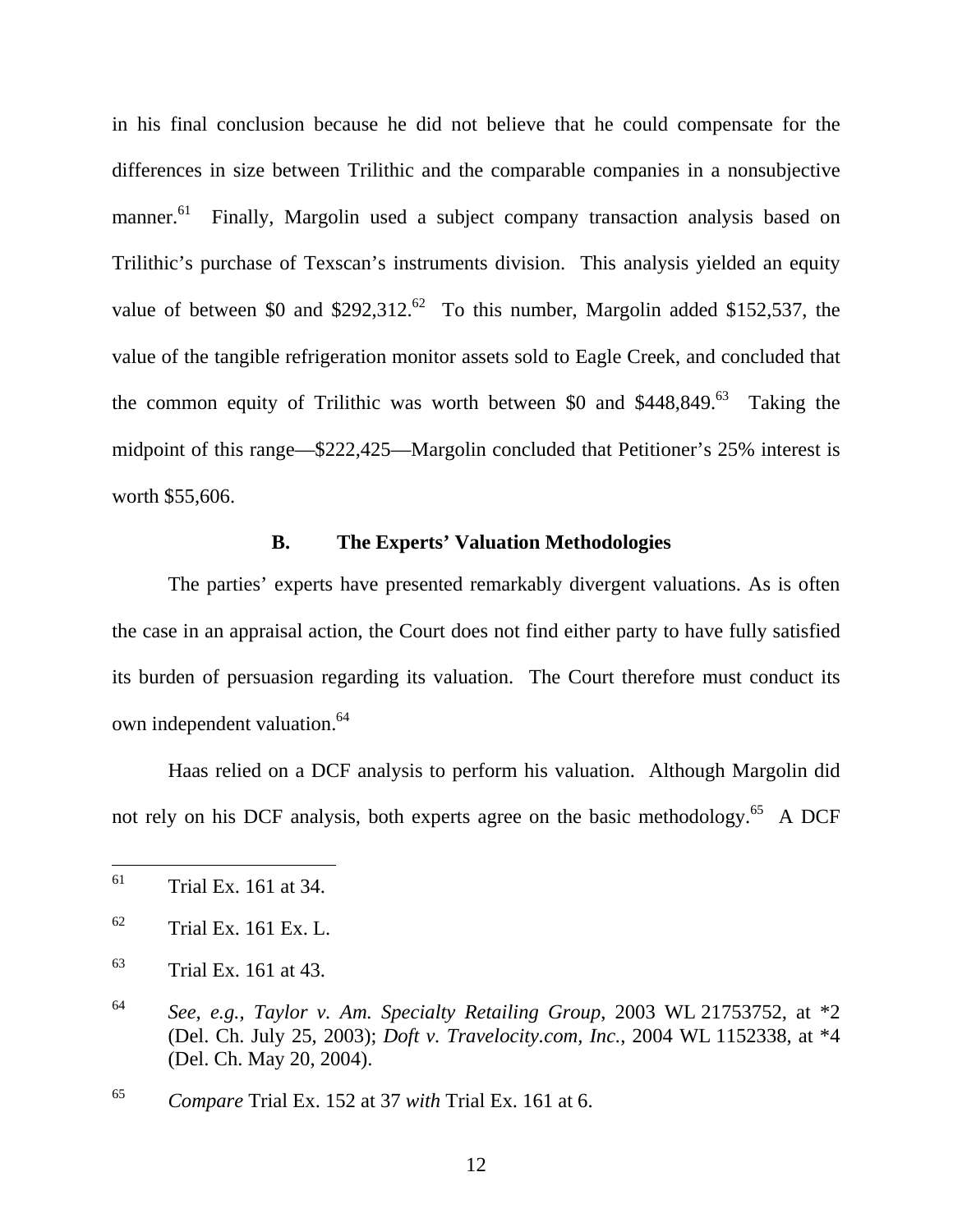analysis involves (1) projecting operating cash flows out to a valuation horizon, (2) determining a terminal value which represents the business's value at the horizon, and (3) discounting all cash flows to their present value.<sup>66</sup> A DCF analysis "is an exercise in appraising the present value at a set date of the expected future cash flows earned by the company."67 "This method is widely accepted in the financial community and has frequently been relied upon by this Court in appraisal actions."68

There are several problems with Haas's DCF that render it unacceptable to the Court. First, Haas's use of a 10% rate of annual revenue growth for all of the Company's lines of business is not a reasonable projection supported by the record. The 10% rate is "substantially based upon the rate of growth in cable TV and attendant regulation,"69 yet only the instruments division manufactured products for the cable television industry. Further, the maturation of the cable television industry in the early  $1990s$ ,  $^{70}$  and the impossibility of predicting future government regulation of that industry, made a 10% rate of growth highly unlikely even for the instruments division. Another flaw in the Haas valuation is the method used to project Trilithic's revenue for the remainder of

<sup>66</sup> <sup>66</sup> *See* Richard A. Brealey & Stewart C. Myers, *Principles of Corporate Finance* 80 (6th ed. 2000); *Doft*, 2004 WL 1152338, at \*5.

<sup>67</sup> *Doft*, 2004 WL 1152338, at \*5.

<sup>68</sup> *Gholl v. eMachines, Inc.*, 2004 WL 2847865, at \*5 (Del. Ch. Nov. 24, 2004) (internal citations omitted).

<sup>69</sup> Trial Ex. 152 at 37.

<sup>70</sup> *See* Trial Ex. 79 at 109 (reporting reduction in growth rate of cable subscriptions and homes passed).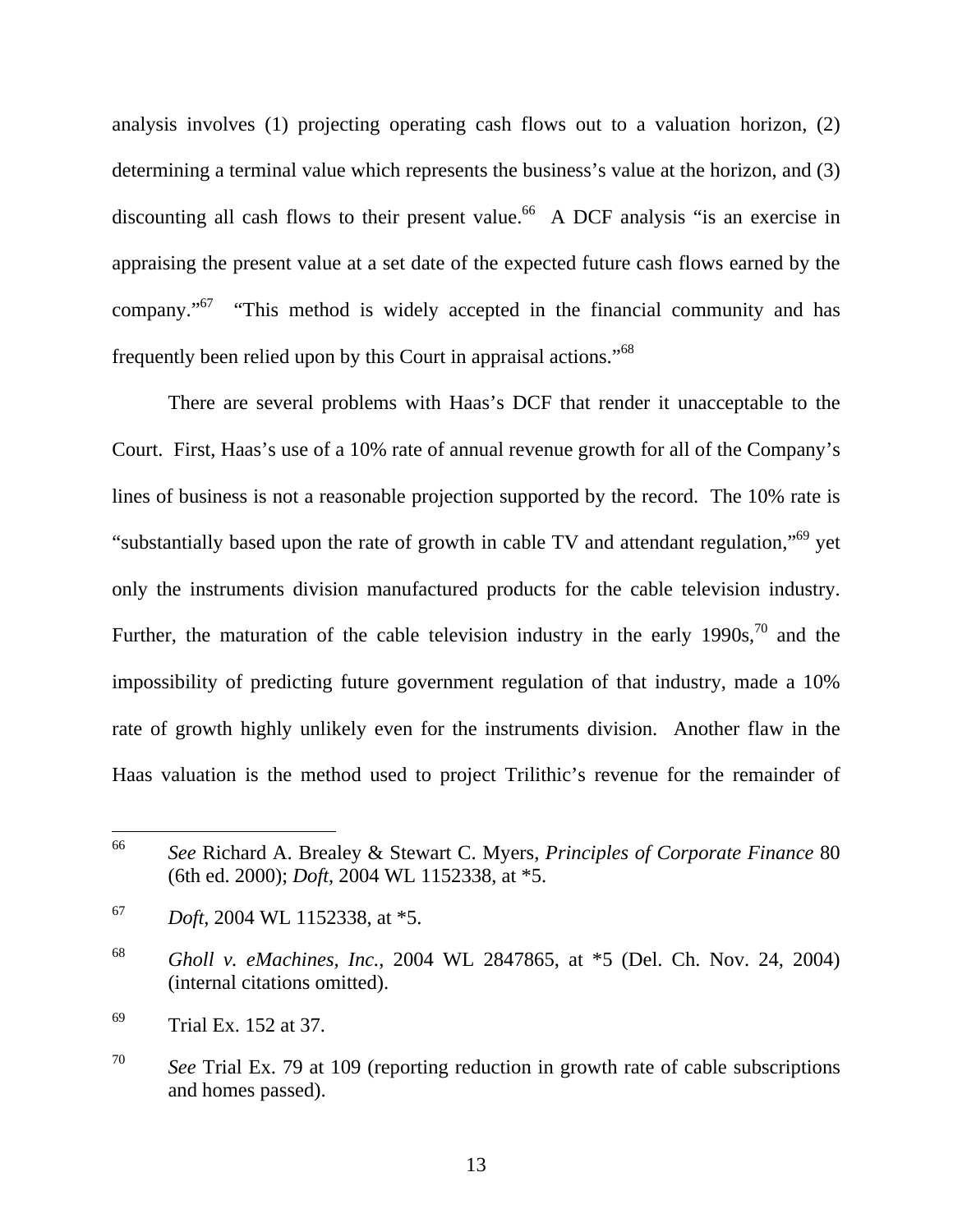calendar year 1993: Haas simply multiplied the revenue from the first four months by three.<sup>71</sup> Such a method ignores the seasonality of Trilithic's sales<sup>72</sup> and simply assumes that the Tricorder would continue to sell at its introductory rate.

Although Margolin did not rely on his DCF analysis, the Court finds it methodologically sound and will use it as a starting point for its own DCF analysis, modifying it as appropriate.<sup>73</sup> Petitioners attack Margolin's DCF analysis because of its failure to acknowledge projections of Trilithic's annual revenue made on June 2, 1993 for purposes of negotiating a payment schedule for the BMT loan (the "BMT Projections").<sup>74</sup> This Court has held that "[c]ontemporary pre-merger management projections are particularly useful in the appraisal context because management projections, by definition, are not tainted by post-merger hindsight and are usually created by an impartial body."<sup>75</sup> The usefulness of the BMT Projections, however, is limited by their

<sup>71</sup> Trial Ex. 152 at 37.

<sup>72</sup> *See* Trial Ex. 161 Ex. P.

<sup>73</sup> *See Andaloro v. PFPC Worldwide, Inc.*, 2005 WL 2045640, at \*9 (Del. Ch. Aug. 19, 2005) ("In making the fair value determination, the court may look to the opinions advanced by the parties' experts, select one party's expert opinion as a framework, fashion its own framework or adopt, piecemeal, some portion of an expert's model methodology or mathematical calculations.") (internal citations omitted).

<sup>74</sup> Pet'r's Opening Post-Trial Br. ("POB") at 23. The projections are contained in Trial Ex. 124 at T4320.

<sup>75</sup> *Cede & Co. v. Technicolor, Inc.*, 2003 WL 23700218, at \*7 (Del. Ch. Dec. 31, 2003).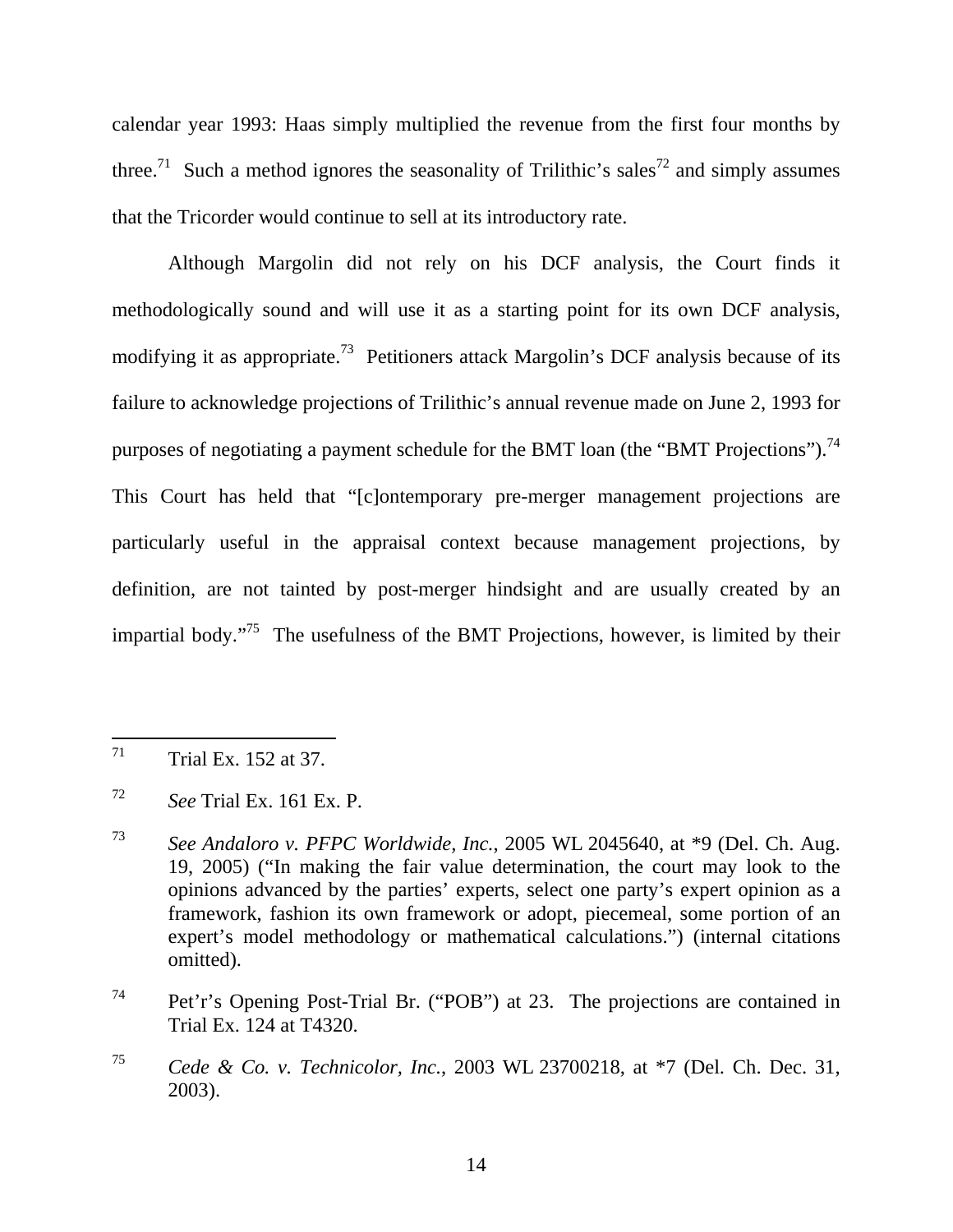lack of detail and their provenance. The projections are simply for "annual sales."<sup>76</sup> As such, there is no way of knowing what went into the numbers or, for example, to what lines of business the sales are attributable and what profit margins were assumed for those lines of business. There is neither evidence that management used these projections to run the Company<sup>77</sup> nor evidence concerning their creation.<sup>78</sup> In fact, Bush, who did "all of the forecasting for instrumentation," testified that he was not involved in the creation of the BMT Projections.79

Although these projections lack the indicia of reliability that normally lead this Court to find contemporaneous management projections "particularly useful,"<sup>80</sup> the Court is wary of disregarding them in their entirety. The BMT Projections were presented to a state government agency; presumably, Trilithic did not present false or misleading information to such an agency.<sup>81</sup> Further, the annual sales numbers in the BMT

 $\overline{a}$ 

<sup>76</sup> Trial Ex. 124 at T4320.

<sup>77</sup> *See* Tr. at 388 (Malcolm) ("the annual sales are speculative . . . really done to create a payment schedule."); *cf. Gholl*, 2004 WL 2847865, at \*7-10 (using management projections that the Court found management used to run the company).

<sup>78</sup> *See* Tr. at 440–41 (Woodcock) (testifying only that she prepared these projections with no accompanying detail).

 $79$  Tr. at 286–87 (Bush).

<sup>80</sup> *Cf. In re U.S. Cellular Operating Co.*, 2005 WL 43994, at \*12 n.65 (Del. Ch. Jan. 6, 2005) (collecting cases where this Court found projections were made in the ordinary course of business and used them in its valuation).

<sup>81</sup> *Cf.* Ind. Code Ann. § 23-1-18-10 (2005) (criminalizing signing of a document known to be false in any material respect if document is to be delivered to Secretary of State for filing).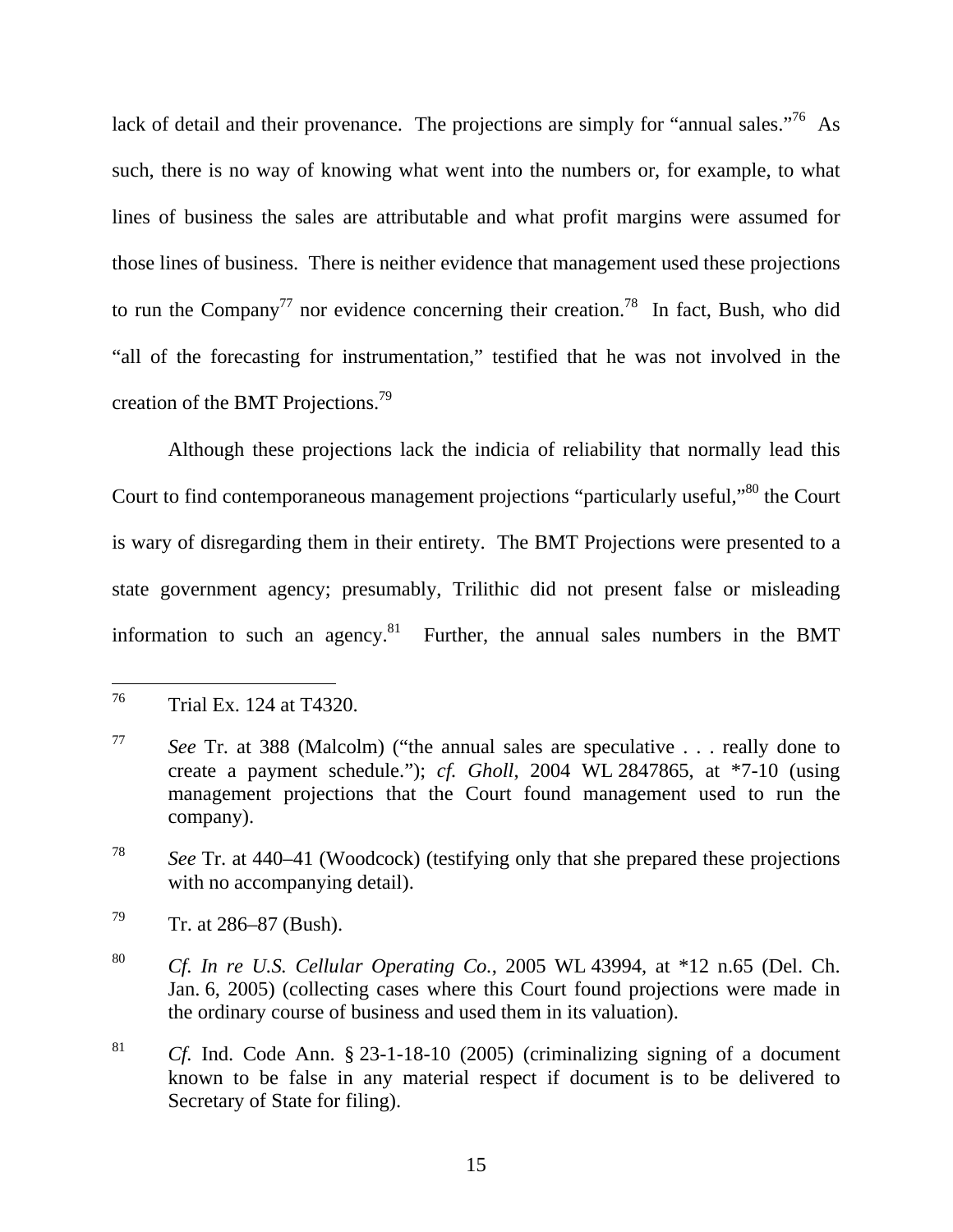Projections provided the basis for determining Trilithic's proposed future payments. Trilithic had an incentive to understate, not overstate, these numbers. Under the terms of the amendment, however, if Trilithic paid half of the proposed payment each month, then the BMT could not take it into default. $82$  The annual sales numbers with real consequence for Trilithic are thus one-half of the BMT Projections. Trilithic thus projected that it could achieve annual sales for the year ending 1994 of between \$5.25 million and \$10.5 million; for the year ending 1995 of between \$6.48 million and \$12.96 million; for the year ending 1996 of between \$7.78 million and \$15.55 million; and for the year ending 1997 of between \$9.33 million and \$18.66 million. Assuming that the BMT Projections are reliable contemporaneous management projections, the annual sales projections the Court has used in its DCF analysis fall comfortably within the effective range implied by the BMT Projections.<sup>83</sup>

Ultimately, Margolin relied on his subject company transaction analysis to value Trilithic as of the Merger Date. In that analysis, Margolin used the price JDJ paid for the

<sup>82</sup> See Trial Ex. 124 at T4315 ("in no event shall [Trilithic's] monthly payments to BMT after the date of this First Amendment be less than one-half (1/2) of the proposed monthly payment for that month set forth on Schedule F").

<sup>&</sup>lt;sup>83</sup> The Court further observes that the BMT Projections assumed annual revenue growth of approximately 20% from calendar year 1994 to 1995, 1995 to 1996, and 1996 to 1997. Given the state of Trilithic's business as of the Merger Date, the predicted rate of growth in the cable television industry and the historic rates of growth for Trilithic's other lines of business, the Court finds such optimism unwarranted. Accordingly the Court's projections assume a lower rate of growth, but a rate that results in annual sales within the range of projections implied by the BMT Projections.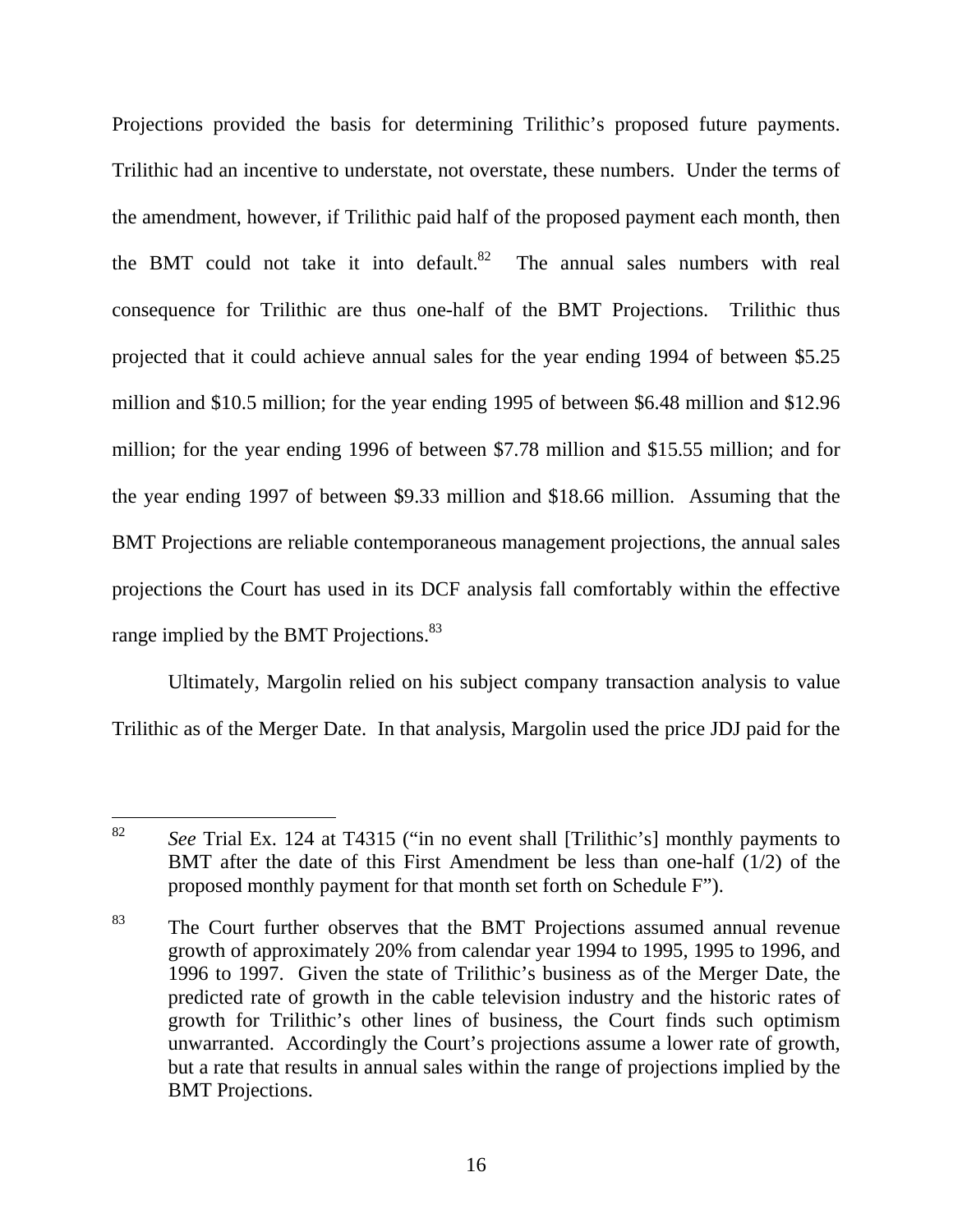Texscan instruments division to derive various multiples with which to value Trilithic.<sup>84</sup> Margolin then used the only multiple that generated a positive number, the earnings before general and administrative expenses multiple, to conclude that the value of Trilithic's common equity was, assuming recurring Tricorder sales of 45% of introductory levels, negative \$55,702, and, assuming recurring Tricorder sales of 73%, \$292,312.<sup>85</sup>

The Court finds Margolin's use of a single transaction that occurred four years before the valuation date unreasonable.<sup>86</sup> Trilithic was a different company in 1993 than it was in 1989. It had developed new products and new lines of business. Further, the Texscan instruments division only became the Trilithic instruments line of business, not 100% of Trilithic, a fact not addressed by Margolin. The Court therefore will afford no weight to a subject company transaction analysis.

# **C. The Court's DCF Analysis**

Before commencing its DCF analysis, the Court recognizes that

[V]aluation decisions are impossible to make with anything approaching complete confidence. . . . This effort should . . . not be understood, as a matter of intellectual honesty, as resulting in the fair value of a corporation on a given date.... [A corporation's] value is not a point on a line, but a range of

- $85$  Trial Ex. 161 at 31 & Ex. L.
- <sup>86</sup> *See Andaloro*, 2005 WL 2045640, at \*16 (finding a subject company transaction analysis based on a single transaction that occurred four years before the merger date unreasonable).

<sup>84</sup> Trial Ex. 161 at 30  $&$  Ex. L (deriving a revenue multiple of 0.16, a gross profit multiple of 0.46 and an earnings before general and administrative expenses multiple of 1.80).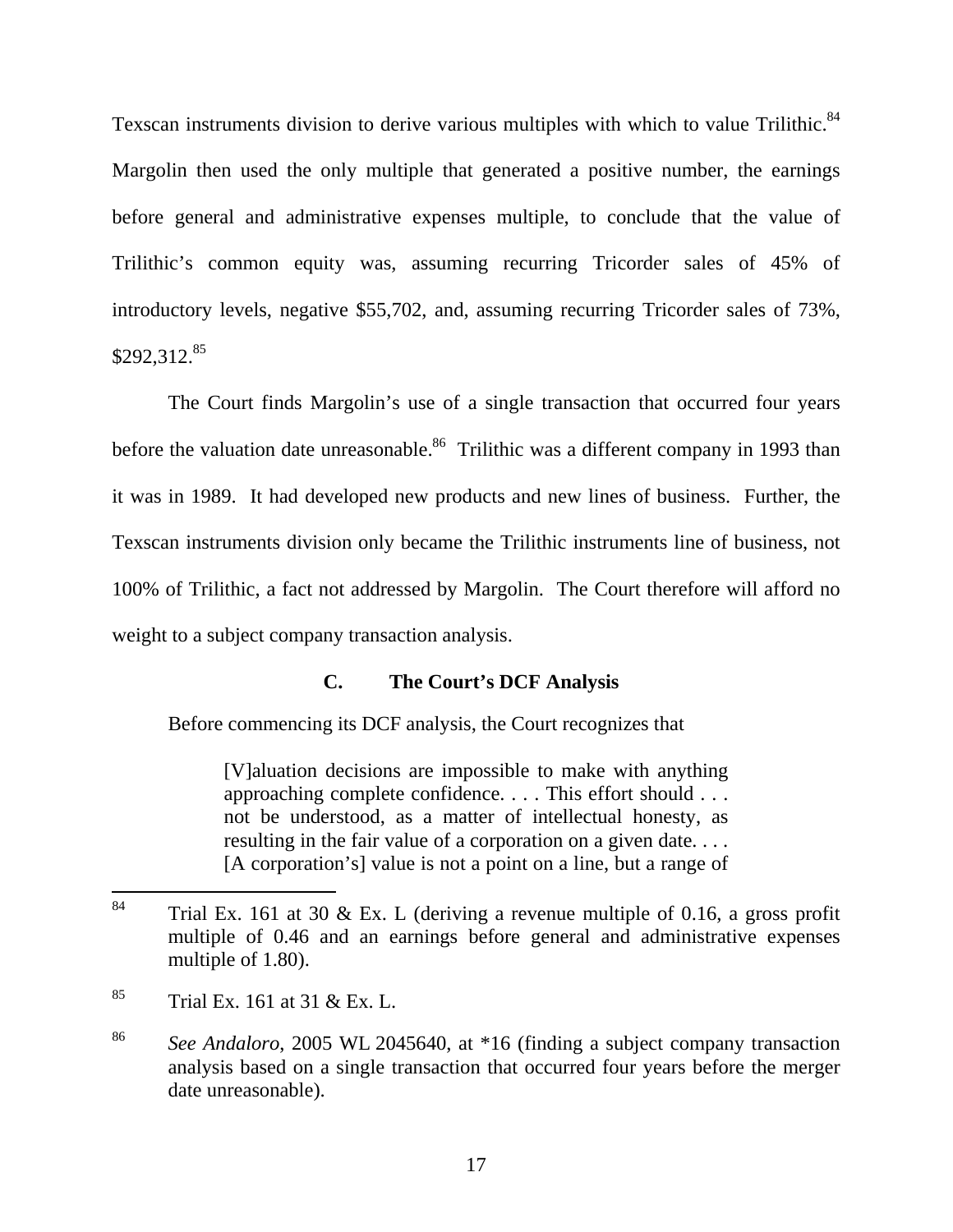reasonable values, and the judge's task is to assign one particular value within this range as the most reasonable value ... based on the considerations of fairness.<sup>87</sup>

In performing its task, the Court must consider "all relevant factors" involving the value of the Company.<sup>88</sup> All facts that "were known or which could be ascertained as of the date of the merger" are to be considered. $89$  To value Trilithic, the Court must determine: (1) the rate of revenue growth; (2) the appropriate tax rate; (3) the discount rate; (4) the rate of change in working capital; (5) the rate of growth during the terminal period; (6) the value of Trilithic's debt; and (7) the value of the assets sold to Eagle Creek in July 1993. Both Haas and Margolin used five-year valuation horizons and so, too, will the Court.

## **1. Revenue growth**

In the absence of detailed management projections, the Court must first project the Company's revenue. Because Trilithic had multiple lines of business selling products to consumers in various industries, the Court must make these determinations for each line of business.

As of the Merger Date, the instruments division of Trilithic sold the SP 1700, the Searcher+ and the Tricorder to cable television operators. In projecting Tricorder sales, Trilithic's experience with the Searcher+ is instructive because Trilithic created both

<sup>87</sup> <sup>87</sup> *Prescott Group Small Cap, L.P. v. Coleman Co.*, 2004 WL 2059515, at \*31 (Del. Ch. Sept. 8, 2004) (quoting *Cede & Co.*, 2003 WL 23700218, at \*2).

<sup>88 8</sup> *Del. C.* § 262(h).

<sup>89</sup> *Tri-Continental Corp.*, 74 A.2d at 72.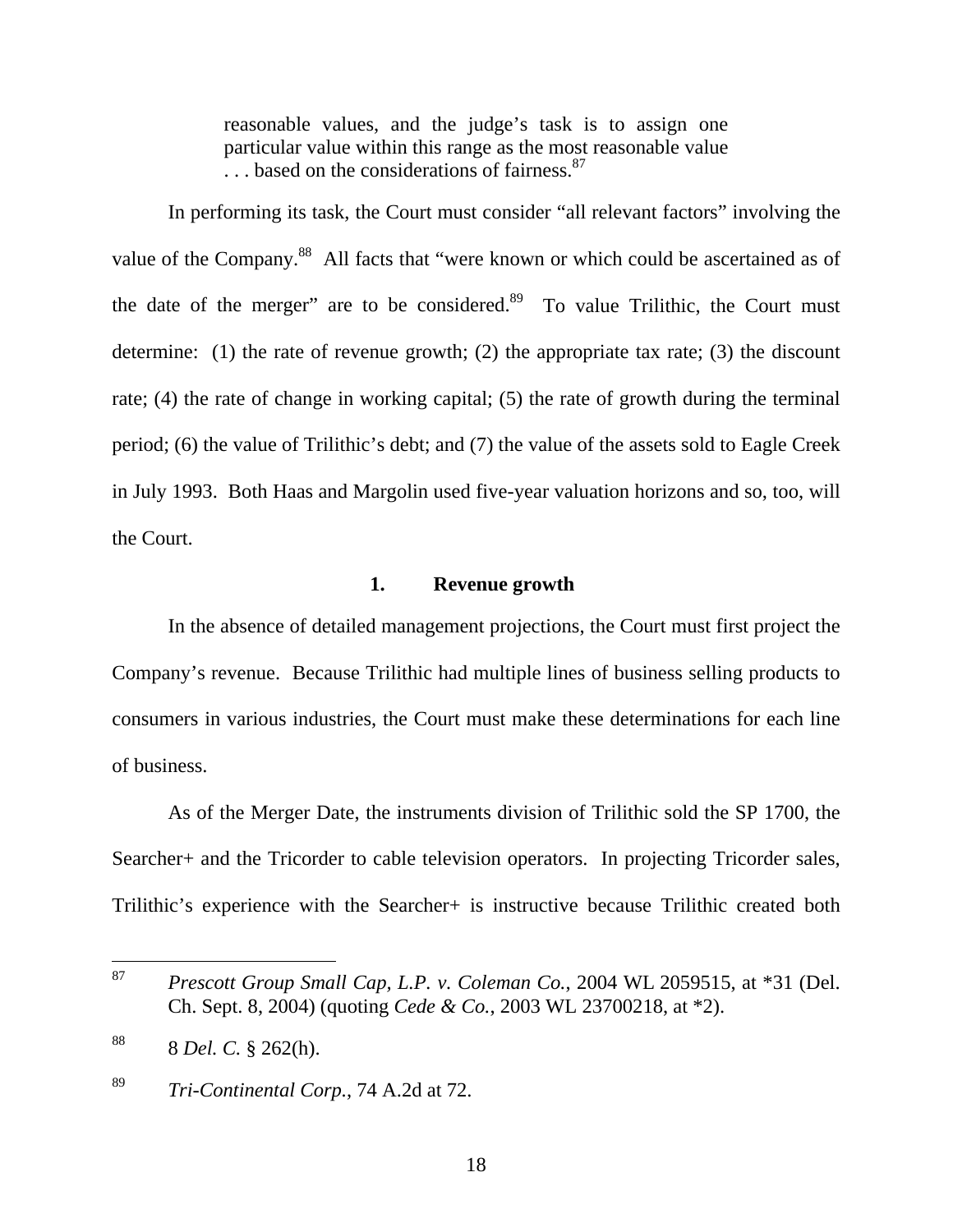products to assist cable operators in achieving compliance with FCC regulations. The Searcher+ enjoyed strong sales leading up to the compliance deadline for Reg. 76.610, but sales fell in the two years following the compliance deadline to an average of 45% of introductory levels. The transition from regulatory driven demand to market driven demand explains this decline in sales.

Circumstances unique to the Tricorder's introduction made such a drastic decline in sales unlikely as of the Merger Date. First, as of that date, the Tricorder was the only product on the market that combined all of the functions necessary to comply with Reg. 76.605 in one device. Second, Trilithic began shipping the Searcher+ long before the compliance deadline, whereas it began shipping the Tricorder in volume only six months before the compliance deadline. A number of cable television operators thus had not yet purchased Tricorders at the conclusion of the introductory sales period. Cable operators would continue to purchase Tricorders as they updated equipment or sought an easier way to comply with Reg.  $76.605<sup>90</sup>$  Third, purchase of the Tricorder was not necessary to comply with Reg.  $76.605<sup>91</sup>$  Thus, in comparison to the Searcher+, cable operators had fewer incentives to purchase the Tricorder immediately. Cable operators purchased the Searcher+ because they needed it to comply with Reg. 76.610. The Tricorder was thus unlikely to experience as drastic a transition from regulatory to market driven demand as the Searcher+.

<sup>90</sup> See Tr. at 270 (Bush) (testifying that the 1990 regulation had a greater impact on Trilithic's sales).

 $^{91}$  Tr. at 279 (Bush).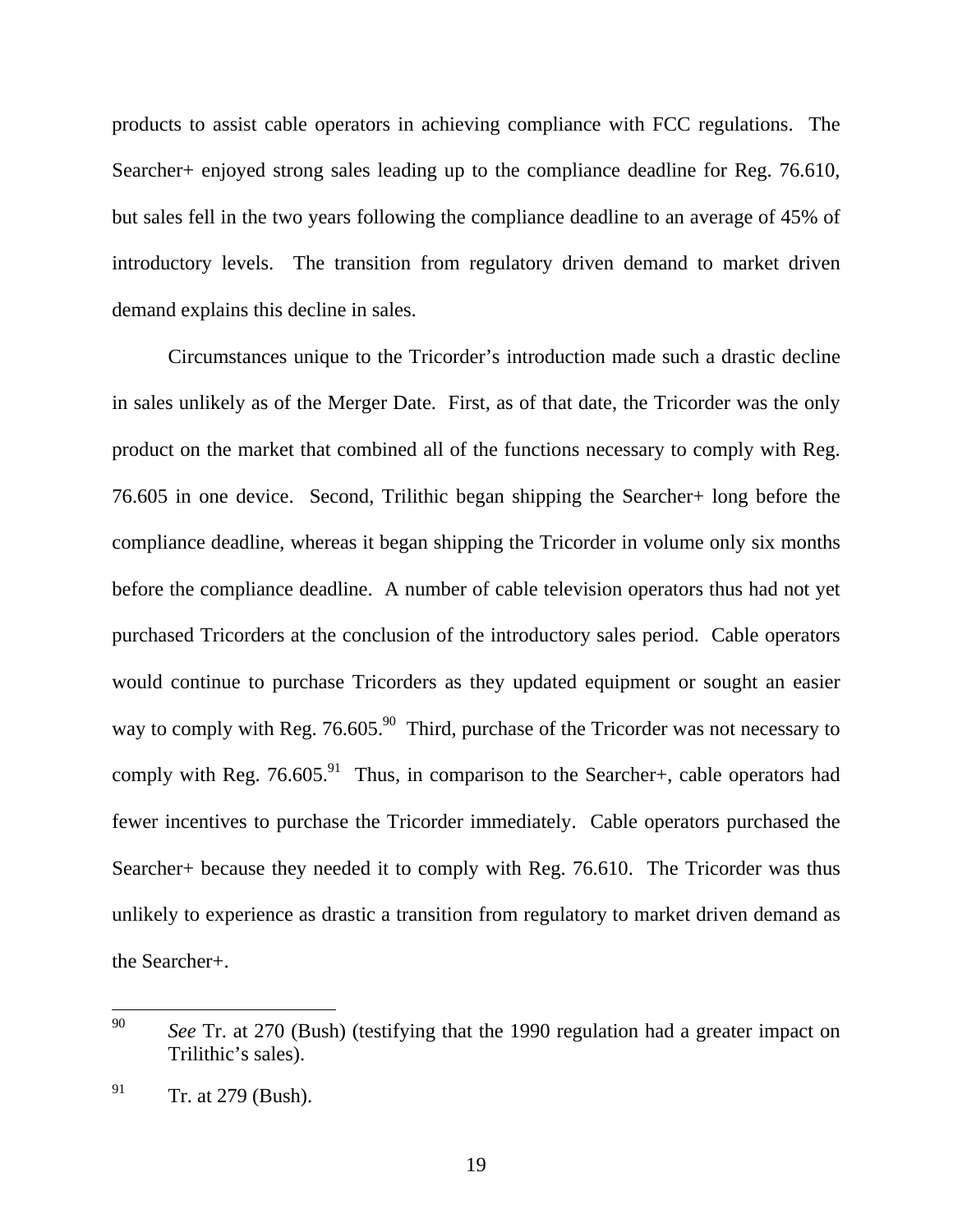Given the differences between the Searcher+ and the Tricorder, the Court concludes that Tricorder sales were likely to recur at the midpoint of Margolin's projections, i.e., at 73% of introductory sales. Conversely, the Court concludes that Searcher+ sales would have continued at approximately 75% of their pre-June 1992 level, a blend of the rates experienced after the introduction of the Tricorder.<sup>92</sup> The Court also assumes that sales of the SP 1700 would have virtually disappeared. From January to May 1993, sales of the SP 1700 fell by half and Trilithic intended to phase out this previous generation signal level monitor.<sup>93</sup>

As of the Merger Date, Trilithic had no other products in development.<sup>94</sup> Trilithic also had little staff or capital with which to develop new products.<sup>95</sup> As such, significant increases in revenue from the introduction of new products in the years immediately

<sup>92</sup> 92 Trial Ex. 161 at 21. From June 1992 – the month Trilithic introduced the Tricorder – through May 1993, Trilithic sold 1635 Searcher+ units, whereas it sold 1940 units from June 1991 through May 1992, a decline of 15.7%. From October 1992 – the month Trilithic began shipping the Tricorder – through May 1993, Trilithic sold 1139 Searcher+ units, whereas it sold 1432 units from October 1991 through May 1992, a decline of 20.5%. Finally, Trilithic sold 642 Searcher+ units from January through May 1993, whereas it sold 991 from January through May 1992, a decline of 35.2%. *See* Trial Ex. 161 Ex. D.

 $^{93}$  Tr. at 301 (Bush) (testifying that Trilithic stopped producing the SP 1700 when it began producing the Tricorder in volume); Trial Ex. 161 at 21.

<sup>&</sup>lt;sup>94</sup> Trial Ex. 76 at T2569 (minutes of Trilithic's board of directors meeting on December 7, 1992 noting that "[t]he Instrument Engineering Department does not have a clearly defined project to undertake upon completion of the Tricorder project."); Tr. at 303 (Bush).

<sup>95</sup> *See* Tr. at 361 (Malcolm) (testifying that "[Trilithic] didn't have any spare engineering dollars.").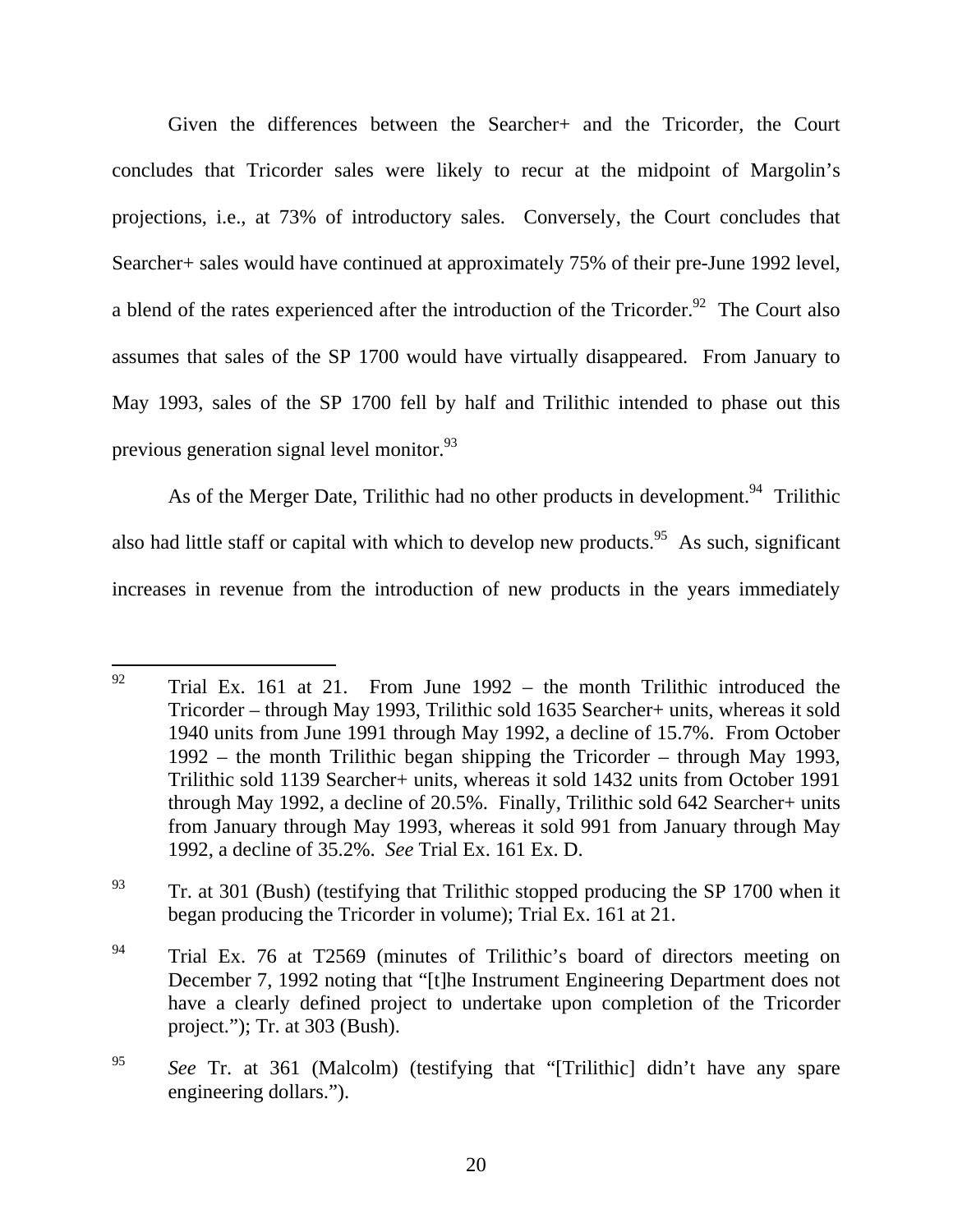following the Merger Date were unlikely as of the Merger Date. Growth for the instruments division thus depended on growth in the cable television industry.

There are two measures of growth in the cable television industry: homes passed, i.e., the number of homes with access to cable by virtue of wires being laid near the home, and subscriptions. The growth of both had slowed in the years leading up to the Merger Date and a low growth rate was expected to continue.<sup>96</sup> Demand for the Tricorder was driven primarily by the number of homes passed because it was used to test infrastructure.<sup>97</sup> Trilithic hoped, however, that cable operators would begin to use the device in subscribers' homes to test signal strength.<sup>98</sup> The Court therefore finds that a reasonable projection of growth in demand for Trilithic's instruments must correlate with the expected rate of growth in both homes passed and subscribers. A blending of the projected growth rates for homes passed and subscribers results in a predicted rate of growth of approximately 2% per year through 1998.<sup>99</sup>

Assuming recurring Tricorder sales at 73% of introductory levels, approximately 2% growth in instruments sales beyond 1993 and average instruments division product price increases of 3% per year yields revenues from the entire instruments line for the twelve months ending May 31 for each year from 1994 through 1998 as follows:

<sup>96</sup> See generally Trial Ex. 79.

 $^{97}$  Tr. at 258–60 (Bush).

<sup>98</sup> Trial Ex. 161 at 24.

<sup>99</sup> *See* Trial Ex. 79; Trial Ex. 161 at Ex. I.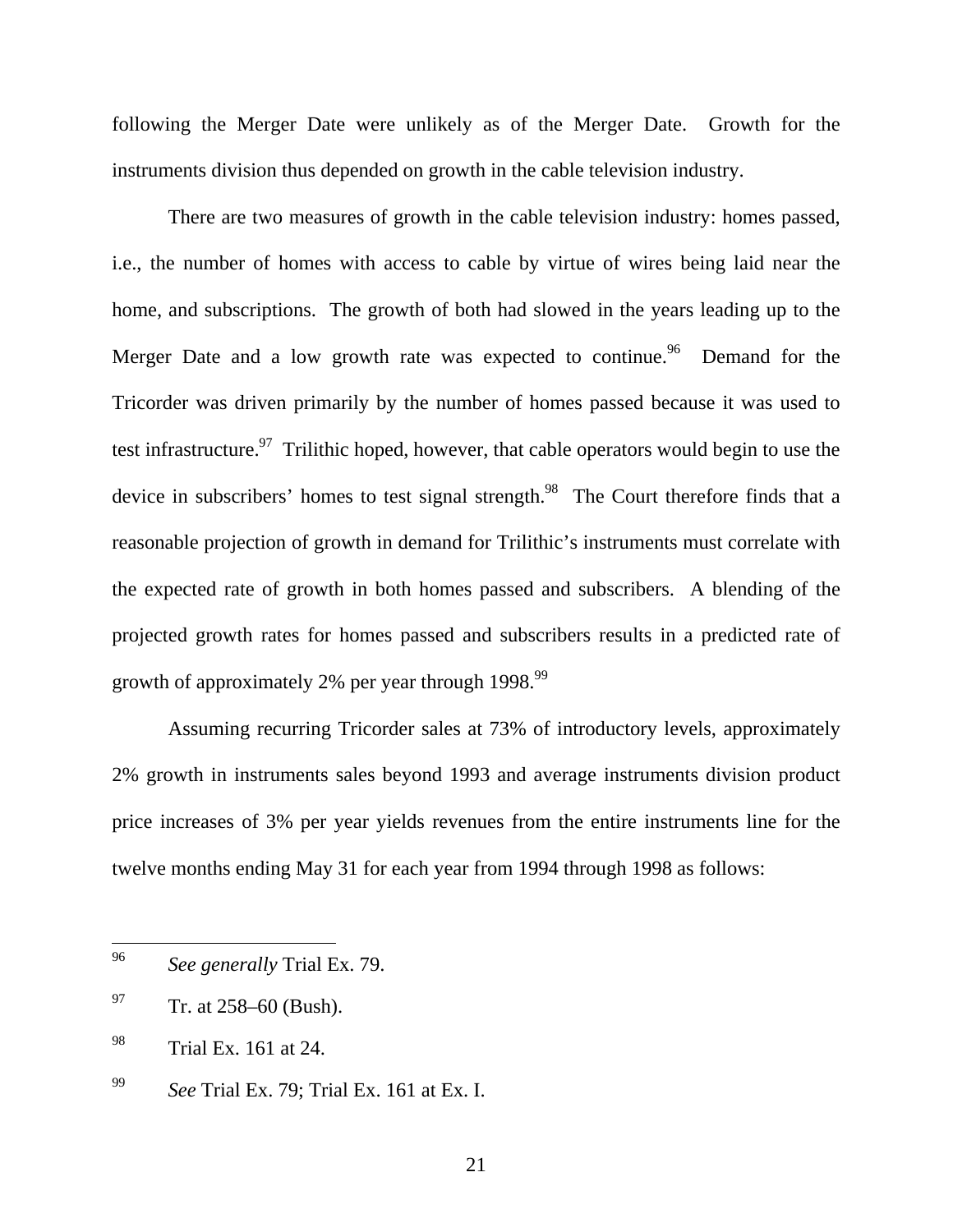| <b>Revenue (in millions)</b> |
|------------------------------|
| \$6.07                       |
| \$6.40                       |
| \$6.73                       |
| \$7.06                       |
| \$7.39                       |
|                              |

To these totals, the Court must add the revenue from Trilithic's other lines of business.

There is no evidence in the record that suggests that the historical growth or contraction of Trilithic's other lines of business would not continue into the future. As of the Merger Date, Trilithic had no LAN sales and no LAN product in development; thus, the Court assumes no revenue from this line of business. Similarly, Trilithic did not sell any refrigeration monitors in the first four months of 1993 and there is no evidence that management expected to sell any in the remaining months of 1993. The Court thus assumes zero revenue from this line of business. Assuming the historical rates of growth or contraction would continue for Trilithic's remaining lines of business, the Court finds that electronic filters and electrical subsystems would have grown at rates of 6.8% and 5%, respectively, and that sales of electronal components would have continued to decline at an annual rate of 4.5%.

Adding revenues from these lines of business to those of the instruments line, the Court projects total revenues for Trilithic for the twelve months ending May 31 for each year from 1994 through 1998 as follows:

| Year | <b>Revenue (in millions)</b> |
|------|------------------------------|
| 1994 | \$9.26                       |
| 1995 | \$9.67                       |
| 1996 | \$10.03                      |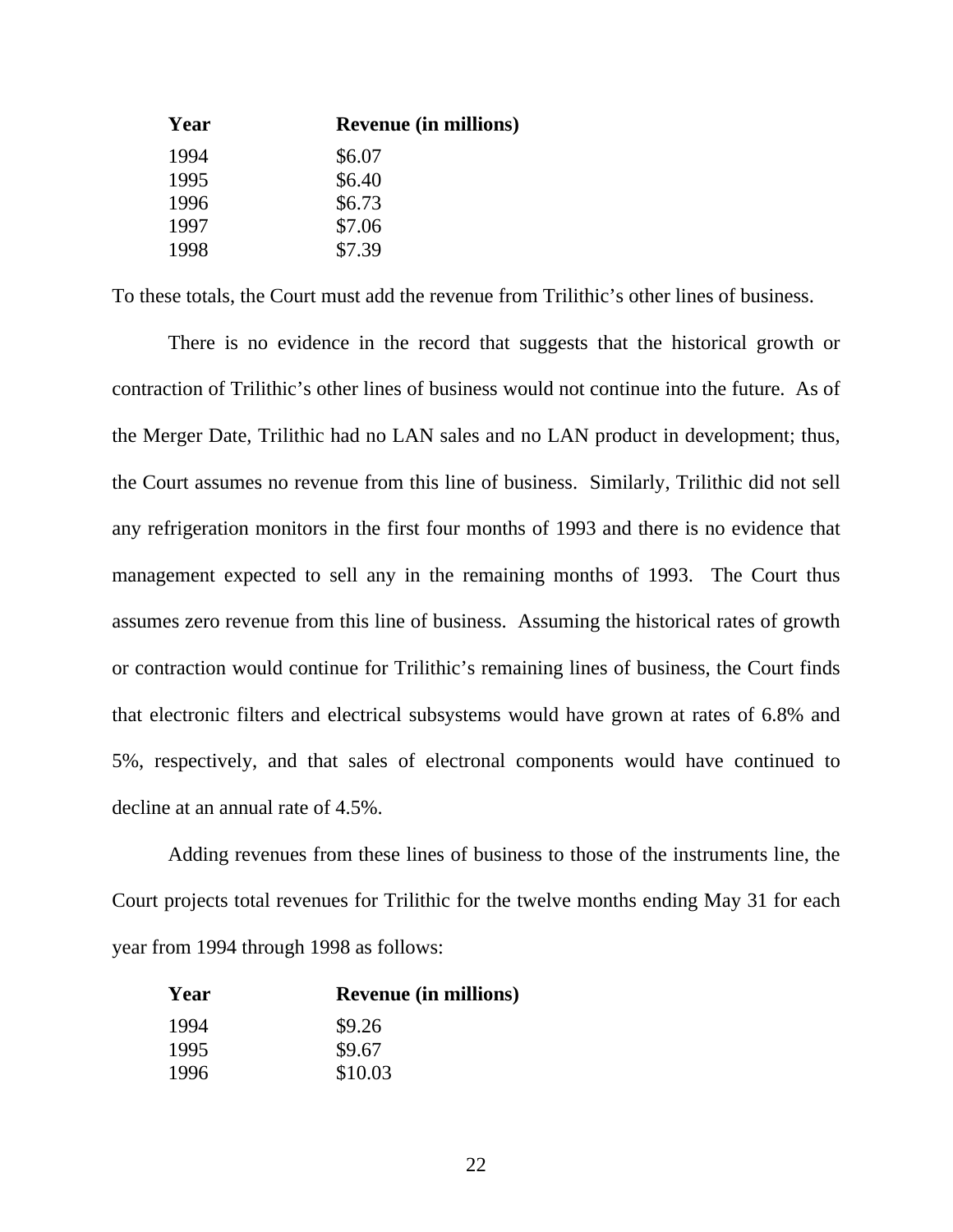| 1997 | \$10.53 |
|------|---------|
| 1998 | \$10.98 |

In order to project EBIT, the Court must project the gross profit margins for Trilithic's various lines of business. Based on the absence of contrary evidence, the Court assumes that Trilithic would have continued to achieve historical profit margins for all of its products and lines of business with the exception of the Tricorder.

From October 1992 through February 1993, Trilithic directors and employees worked a significant number of hours without pay to produce the Tricorder.<sup>100</sup> The Tricorder's gross profit margin of 44.2% for these first five months of production was thus unsustainable going forward. In fact, in April 1993—after Trilithic stopped using volunteers to produce the Tricorder—the margin dropped to  $32.3\%$ .<sup>101</sup>

A year or two after Trilithic stopped using volunteers, Woodcock prepared a chart that listed the number of hours volunteered and calculated the savings to Trilithic.<sup>102</sup> Petitioner argued for exclusion of this document on the ground that it is not a contemporaneous record, but that objection goes more to the weight of the evidence than its admissibility. The record shows that Woodcock prepared the chart based on her

<sup>100</sup> Trial Ex. 77 at T5209 (minutes of a Trilithic board meeting noting that "Tricorders" are shipping, but only due to the extraordinary efforts of the salaried employees working in the evenings."); Tr. at 333 (Malcolm), 417 (Woodcock).

<sup>&</sup>lt;sup>101</sup> Trial Ex. 161 at 12.

<sup>102</sup> *See* Trial Ex. 84 (showing 10,100 volunteer hours); *see also* Tr. at 437–38 (Woodcock) (testifying that she prepared the chart in 1994 or 1995).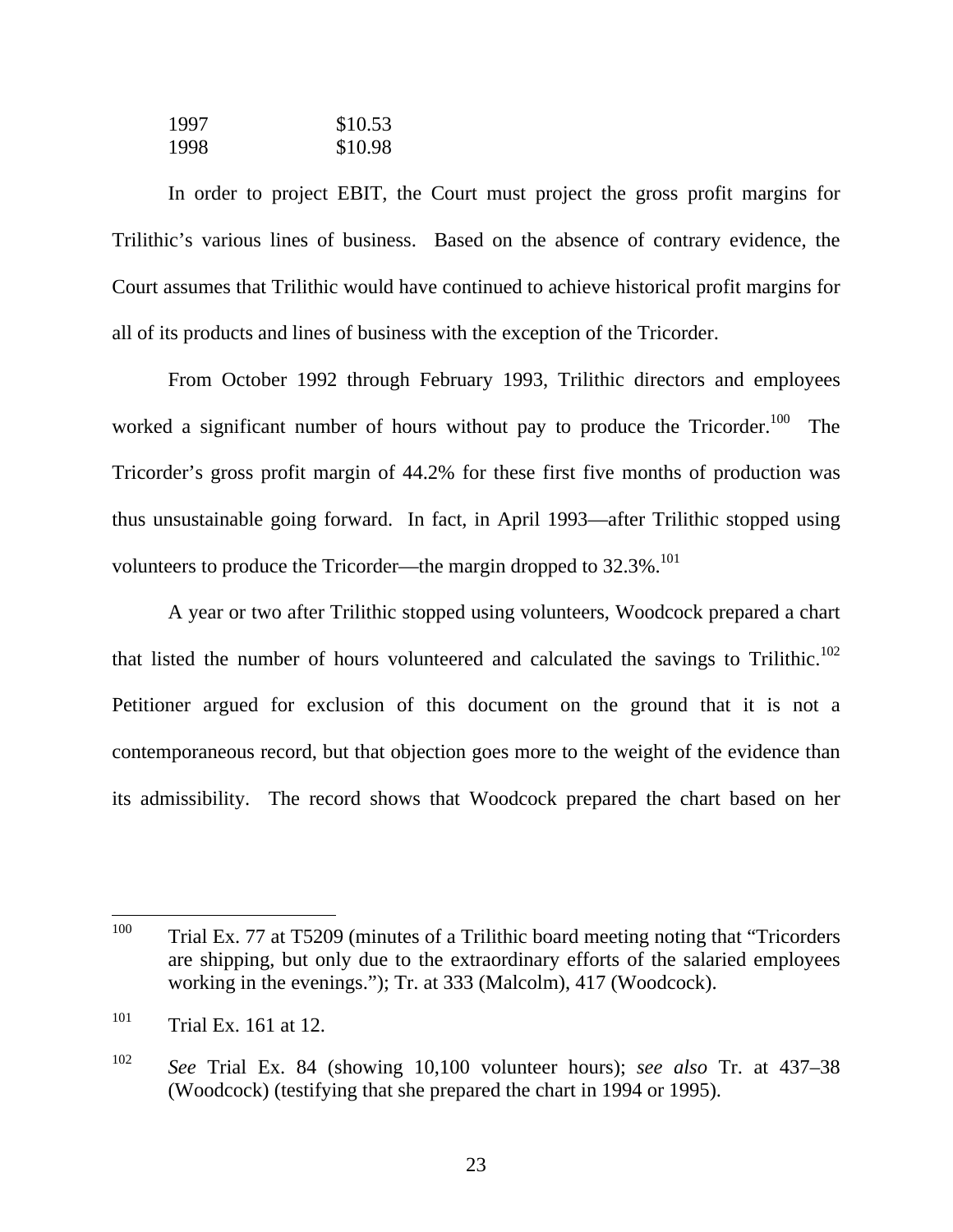personal knowledge.103 Therefore, it will be admitted. The Court will discount the number of hours listed on the document by 25%, however, because it was not contemporaneously prepared, Woodcock had an obvious bias at the time she prepared it and the numbers themselves (an average of 3.9 hours of volunteer time per working day) appear to be inflated.<sup>104</sup> Adding the cost of these adjusted hours to the Tricorder's cost of sales for the pre-merger periods yields a gross profit margin for the Tricorder of 35.1%. Although this margin is slightly higher than the 32.2% margin Trilithic realized in April 1993, the Court assumes that over time Trilithic would have both achieved some efficiencies in production and reduced the number of Tricorders returned for repair, thereby realizing an increase in its gross margins. Accordingly, the Court will use a 35.1% Tricorder margin for purposes of its DCF analysis.

The Court projects EBIT for Trilithic for the twelve months ending May 31 for each year from 1994 through 1998 as follows:

| Year | EBIT      |
|------|-----------|
| 1994 | \$601,270 |
| 1995 | \$663,530 |
| 1996 | \$725,322 |
| 1997 | \$784,942 |
| 1998 | \$843,410 |

<sup>103</sup> DRE 602. *See* Tr. at 437–38 (Woodcock) (testifying that she "was on the bench with [the volunteers]" and confirmed the numbers with the various individuals).

 $104$  If the Court accepts the total number of hours volunteered shown on the document, each Trilithic volunteer must have worked 19.2 hours per week *in addition* to their regular hours for 21 straight weeks. Assuming 75% of the hours shown were actually volunteered, each volunteer would have worked an extra 14.4 hours per week.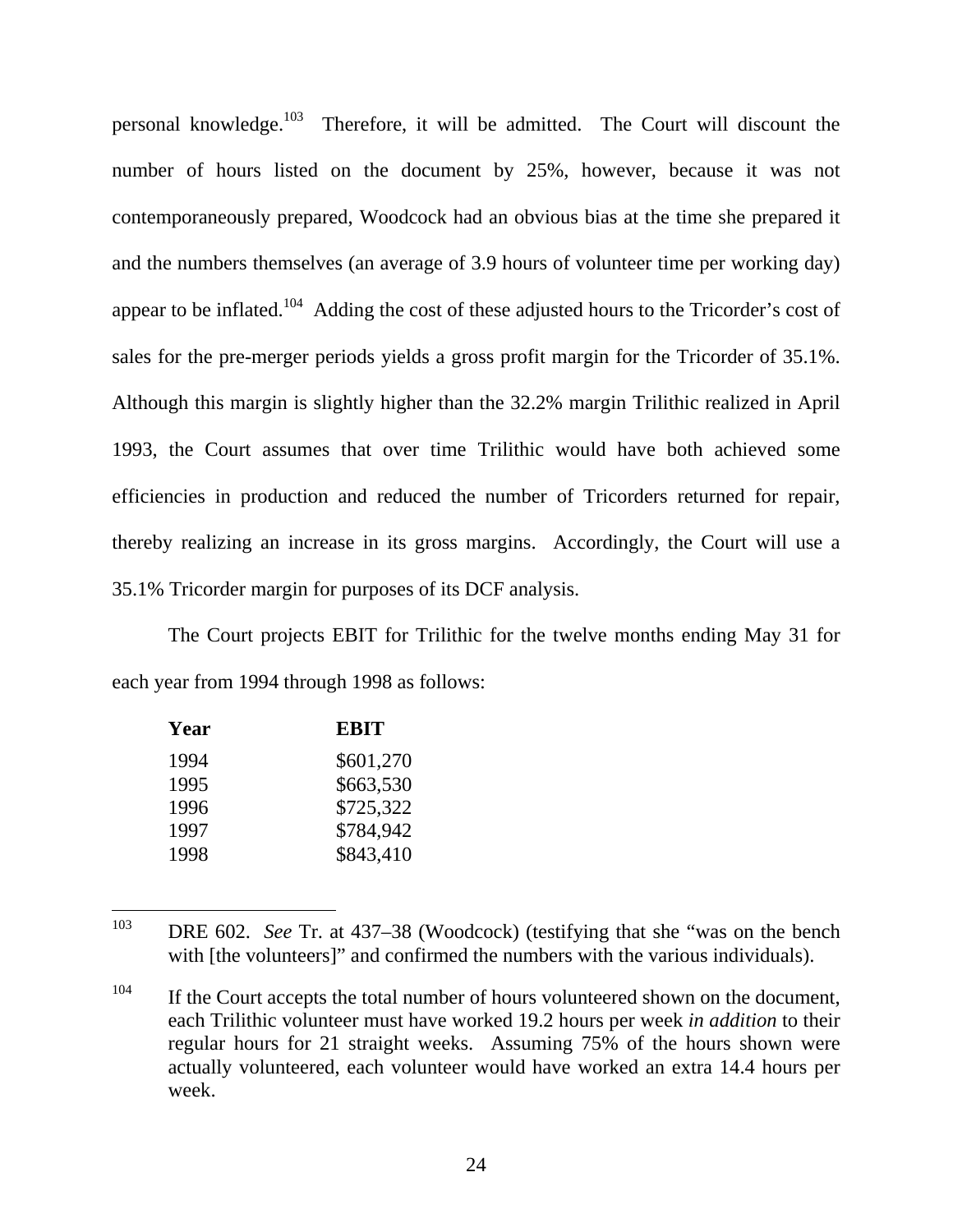## **2. Tax rate**

Trilithic's financial statements for the four months ended May 2, 1993, show a federal tax rate of  $34\%$ .<sup>105</sup> To this rate, Margolin added 6% for state and local taxes and used a marginal tax rate of  $40\%$  in his DCF analysis.<sup>106</sup> In contrast and without explanation, Haas used a tax rate of  $30\%$ .<sup>107</sup> Because of the transitory nature of tax deductions and credits and the requirement that firms eventually pay their deferred taxes, the Court considers it more reasonable to use a marginal tax rate of 40% for Trilithic in its DCF analysis.<sup>108</sup>

# **3. Discount rate**

Both Haas and Margolin assumed capital structures consisting of 100% equity for Trilithic.<sup>109</sup> The Court finds this assumption reasonable given that First of America Bank had requested replacement of its line of credit and Trilithic (1) could not find alternative financing to replace the line, (2) was in breach of covenants related to both the line of

<sup>105</sup> 105 Trial Ex. 108 at T112.

 $106$  Trial Ex. 161 at 25.

<sup>&</sup>lt;sup>107</sup> Trial Ex. 152 at 39. For the four months ended May 2, 1993, the Company paid taxes at an effective rate of 30% because of the availability of certain adjustments. Trial Ex. 108 at T112.

<sup>108</sup> *See Cede & Co. v. JRC Acquisition Corp.*, 2004 WL 286963, at \*10 (Del. Ch. Feb. 10, 2004) (finding tax rate published in annual report most reliable source of tax rate).

<sup>109</sup> Margolin made his assumption explicit. Trial Ex. 161 at 27. Although Haas did not, he used a discount rate based entirely on his determination of the cost of equity. *See* Trial Ex. 152 at 40–42. Henke adopted the 100% equity assumption in post-trial briefing. POB at 17.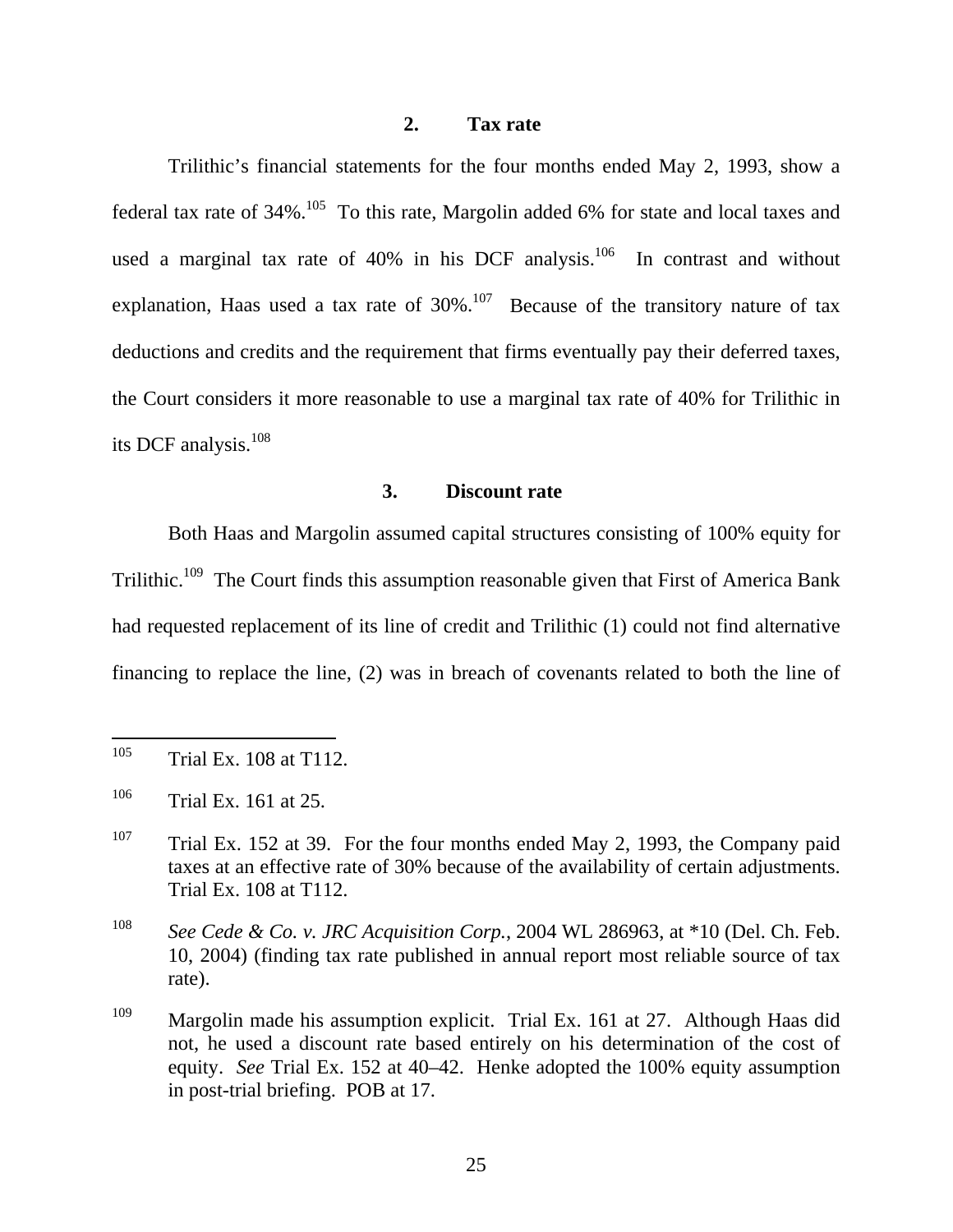credit and the BMT loan, (3) had not made any payments on the BMT loan and (4) could not borrow in its own name.

Both Haas and Margolin used the build-up method to determine Trilithic's cost of equity capital.<sup>110</sup> Haas concluded that Trilithic's cost of equity was 26%, while Margolin concluded that it was at least 22.6%. Haas used an 8% company specific premium to account for risk factors specific to Trilithic, such as its credit worthiness and performance history.<sup>111</sup> In contrast, while Margolin concluded that it was appropriate to add a company specific premium to the discount rate, $112$  he declined to calculate that number given the subjective nature of doing so.<sup>113</sup> The Court agrees that an upward adjustment is appropriate and will use a 24% cost of equity, which is comfortably within the range of discount rates used by Margolin.

<sup>110</sup> The build-up method begins with the risk free rate as a base. Additional rates representing the security's unique risks are then added to the risk-free base. Shannon P. Pratt, *The Lawyer's Business Valuation Handbook* 122 (2000).

 $111$  Trial Ex. 152 at 42. Haas's use of an 8% company specific premium is confusing given his identification of nine positive company specific factors and just two negative factors. Haas testified, and Petitioner argued in briefing, that he used such a high number to account for the imprecision of his revenue projections. Tr. at 133–34; POB at 16. Haas provided no explanation of why an 8% rate, as opposed to 6 or 10%, was appropriate. Therefore, the Court gives little credence to Haas's discount rate.

 $112$  Trial Ex. 161 at 28. Margolin thus performed a DCF analysis using rates ranging from 22.6% to 26.6%. *Id.* at 28, Ex. K.

 $113$  Tr. at 499 (Margolin).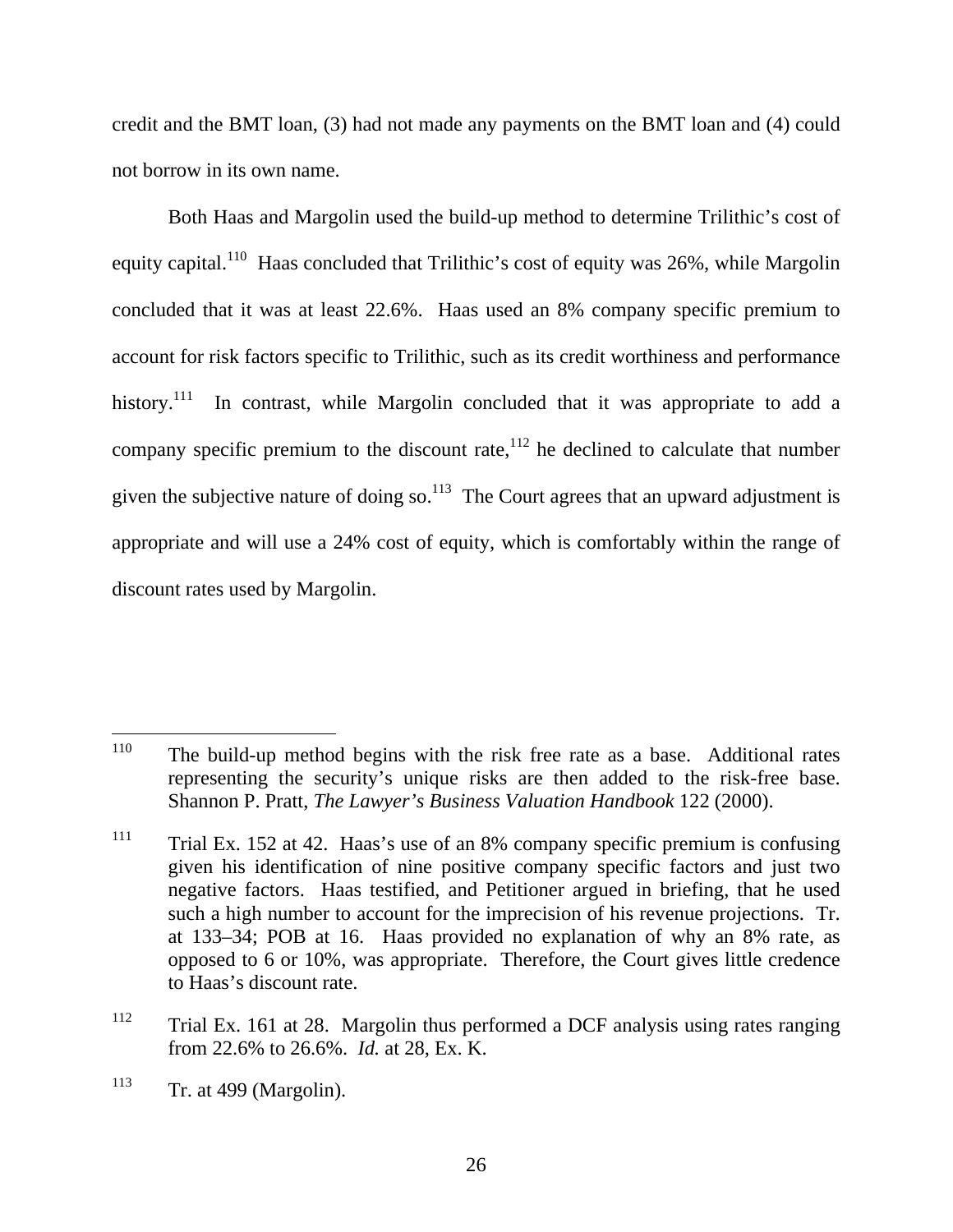## **4. Working capital**

Having reviewed the parties' experts' supplemental submissions, along with their original reports and trial testimony, the Court finds that Trilithic had average working capital needs of 23.3% of gross revenue for the fiscal years 1989 to 1992. In 1990, 1991 and 1992, Trilithic's working capital was 21.7% of gross revenue. The Court also credits Margolin's determination that Trilithic's working capital needs would increase by 19.6% of any increase in gross revenues.<sup>114</sup> In his calculations, Margolin assumed a 71% costof-goods-sold-to-sales ratio, which is consistent with the Court's projections, and assumed Trilithic would continue to improve its inventory management. Therefore, the Court will assume an increase in working capital needs of 19.6% of Trilithic's projected increases in gross revenues for purposes of its DCF analysis.

#### **5. Terminal value**

Both Haas and Margolin used the growth in perpetuity model to compute terminal value. This Court has previously accepted use of this model.<sup>115</sup> Both experts used their previously determined discount rate, but differed in their selection of a growth rate. Haas assumed 6% growth in perpetuity, while Margolin calculated the terminal value using rates ranging from two to four percent. The Court will assume continued growth of 5%

<sup>114</sup> The Court does not find Haas's subjective assumption that Trilithic would have working capital needs of 10% credible. The 10% figure is at least 20% higher than Haas's calculations of Trilithic's historic working capital needs. Further, no attempt is made to use standard formulas to calculate working capital needs.

<sup>115</sup> *See, e.g., Lane v. Cancer Treatment Ctrs. of Am., Inc.*, 2004 WL 1752847, at \*31 (Del. Ch. July 30, 2004) (applying a 5% growth rate in perpetuity).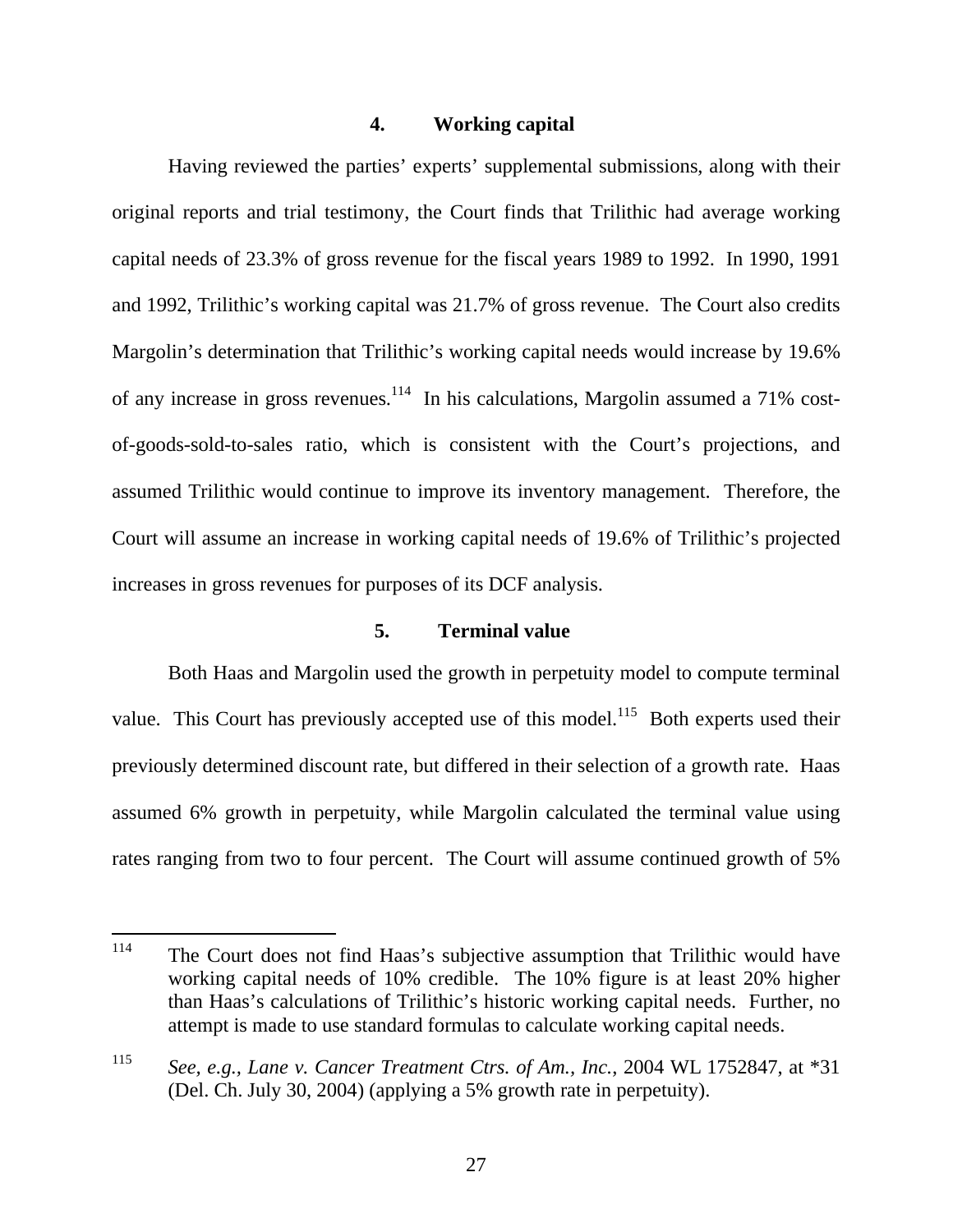into the terminal period. Assuming an inflation rate of  $2-3\%$ ,<sup>116</sup> 5% growth implies 200 to 300 basis points of real growth in the cable television industry. This rate of growth is consistent with the forecasts relied on by both experts.<sup>117</sup>

Performing a DCF analysis using these parameters, the Court arrives at a debt-free value of Trilithic's common equity of \$1,858,134.07.

## **6. Value of debt**

The Court must now make adjustments to the value of common equity to account for Trilithic's debt.<sup>118</sup> As of the Merger Date, there were five components to Trilithic's debt: the line of credit from First of America Bank, the loan from the BMT, lease payments, assorted notes payable and cash overdrafts.

As of the Merger Date, First Bank of America had requested that its \$1 million line of credit be replaced. In *In re Vision Hardware Group, Inc.*, Chancellor Allen concluded that

> [W]here the company is not financially able to refinance its debt (and thus itself realize some value from the spread between the market value of its debt and the face amount of the legal liability), is insolvent and on the verge of bankruptcy, the appraisal value of its stock, insofar as

<sup>116</sup> Tr. at 508 (Margolin).

<sup>117</sup> *See* Trial Ex. 79; Resp't's Opening Post-Trial Br. ("ROB"), Ex. C (pages of forecast relied on by Petitioner's expert).

<sup>118</sup> *See Kleinwort Benson, Ltd. v. Silgan Corp.*, 1995 WL 376911, at \*9 (Del. Ch. June 15, 1995) (arriving at a debt free present value of company being valued and subtracting value of debt).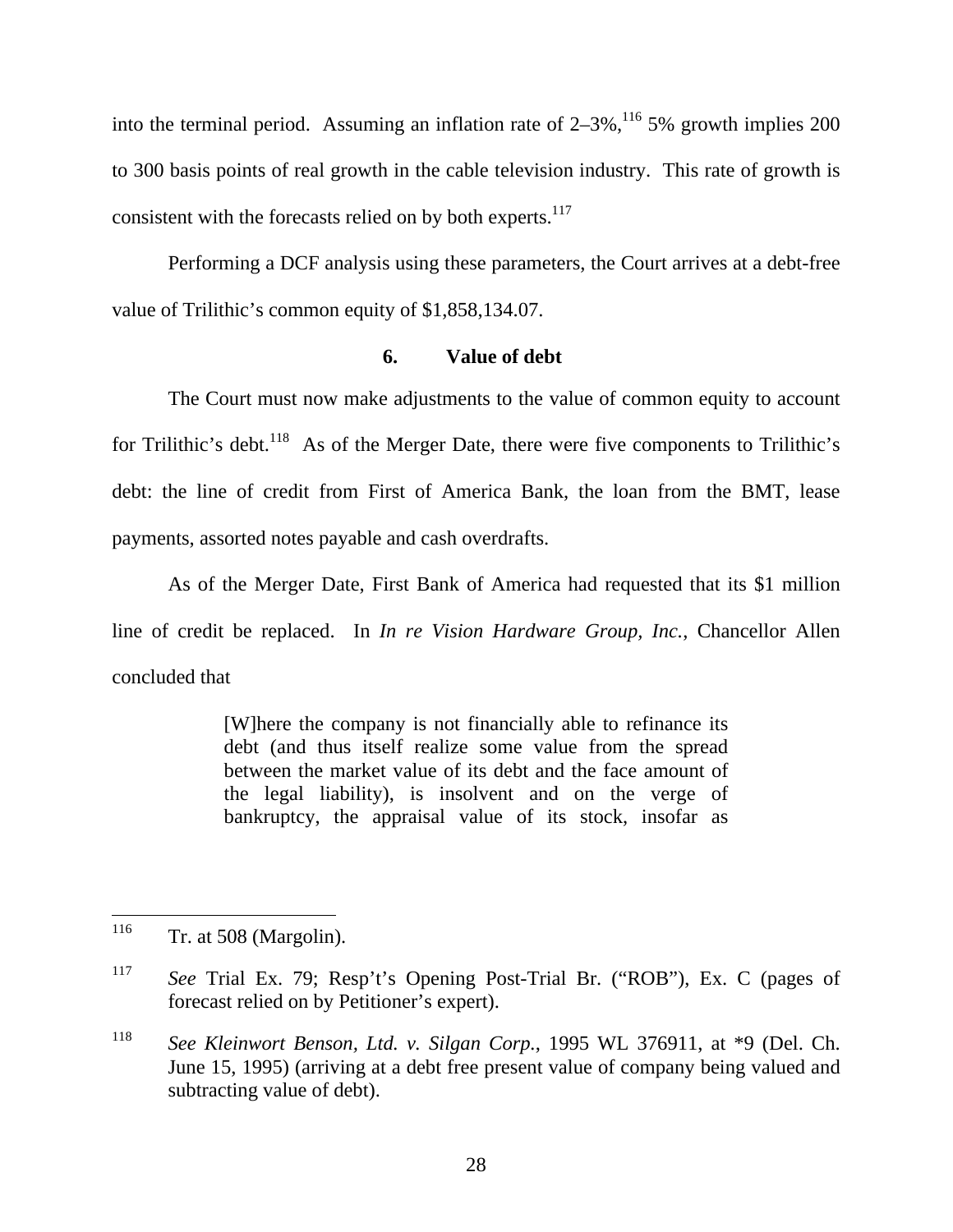affected by its debts, is determined by reference to the amount of its legal liability to pay its debt.<sup>119</sup>

Although Trilithic was neither insolvent nor on the verge of bankruptcy as of the Merger Date, it could not refinance the line of credit and thus could not take advantage of the spread between its face value and its market value. The line of credit essentially had been called; First of America Bank had the right to demand immediate repayment or to take the company into default. The principle expounded by Chancellor Allen is thus applicable here: since Trilithic could not take advantage of the difference between the face value and market value of its line of credit because \$1 million was immediately due as of the Merger Date, the line must be subtracted from the value of the common equity at its full face value.

In contrast, the BMT loan should not be subtracted from the total enterprise value at face value.120 Although Trilithic was in violation of certain covenants, BMT had not demanded repayment and, in fact, did not have the right to demand immediate repayment.<sup>121</sup> As of the Merger Date, Trilithic and BMT had not agreed on a new payment schedule. Consequently, the Court must assume that Trilithic was going to repay the loan per its terms, i.e., payments of 3% of gross revenues beginning in 1996

<sup>119</sup> 609 A.2d 671, 672 (Del. Ch. 1995).

<sup>120</sup> *See Andaloro*, 2005 WL 2045640, at \*14 (discounting stream of loan payments at discount rate used for company making payments).

<sup>121</sup> *See* Trial Ex. 32.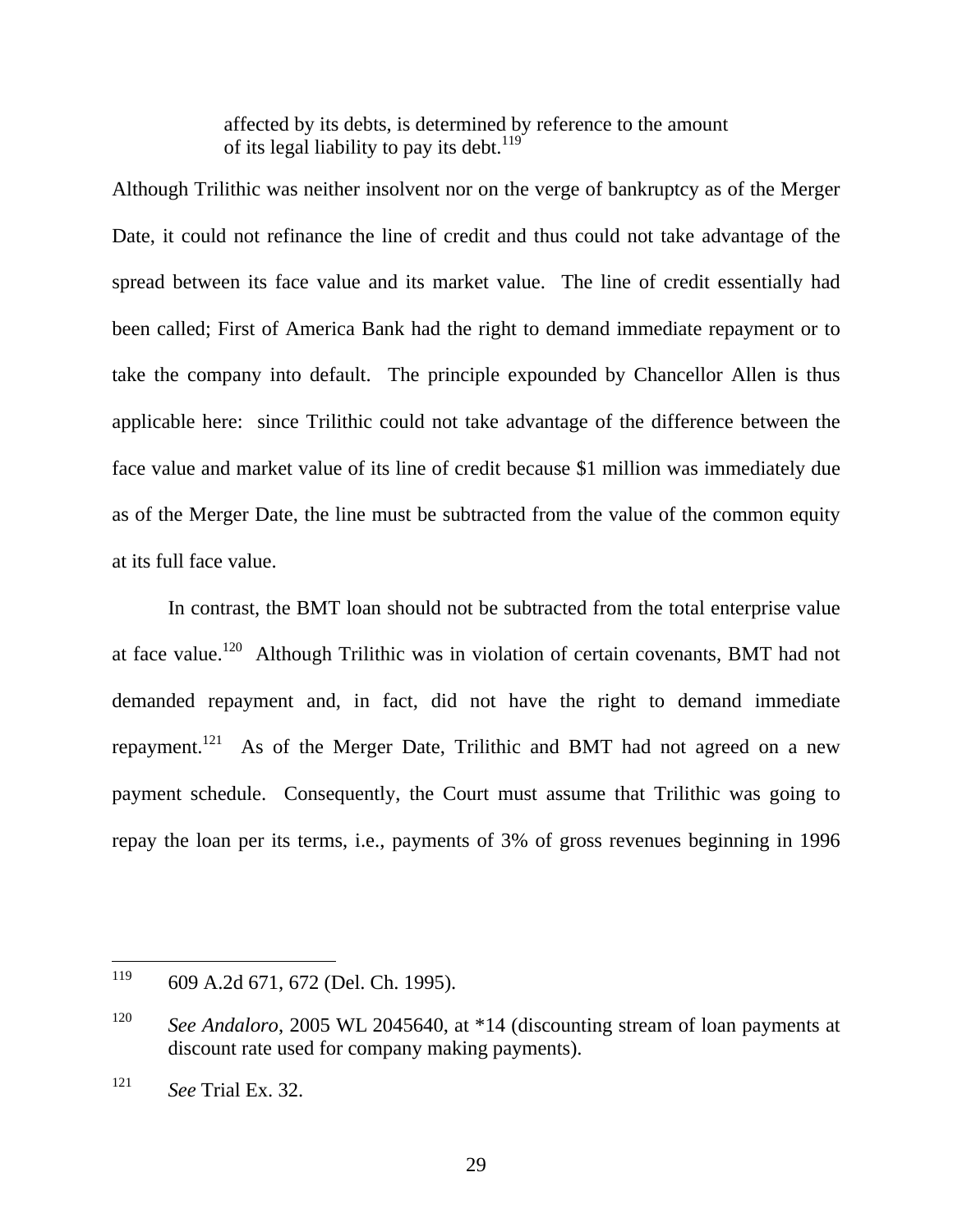until twice the amount borrowed was repaid.<sup>122</sup> Using the revenues projected by the Court and discounting these payments back at the same discount rate used for the Company yields a present value of the payments of  $$309,340.92$ <sup>123</sup>

Trilithic's audited financials for the four months ended May 2, 1993 show total lease payments and payments on notes of \$218,941, discounted to their present value. Finally, Trilithic had a cash overdraft of \$31,327 as of May 2, 1993. Deducting these four amounts from the total value of Trilithic's equity yields an enterprise value of \$298,525.07.

# **7. Value of assets sold to Eagle Creek**

The final adjustment to the value of the common equity is for the refrigeration monitor assets sold to Eagle Creek in July 1993. Trilithic had no sales of refrigeration monitors in the first four months of 1993 and the Court did not include any revenue from

<sup>122</sup> 122 Trial Ex. 32 at T2589. Although Trilithic's audited financial statements for the four months ending May 2, 1993 report accrued interest of \$130,570 on the BMT loan, Trial Ex. 108 at T115, the Court has not included the interest in its calculation of payments because the loan document does not provide for the accrual or payment of interest.

<sup>&</sup>lt;sup>123</sup> The formula for present value is as follows: Present Value = Future Value / ((1 + discount rate) ^ periods to present). The calculation is as follows: ((calendar year 1996 gross revenue \* 3%) / ((1 + discount rate of 24%)  $\land$  (years from June 1, 1993))) + ((calendar year 1997 gross revenue  $*$  3%) / ((1 + discount rate of 24%) ^ (years from June 1, 1993))) + (remaining amount owed on loan /  $((1 + discount$ rate of 24%) ^ (years from June 1, 1993))); in numerical form: ((\$10,442,877.03  $*$ ) 0.03) /  $(1.24<sup>4</sup>3.5))$  +  $(($10,975,93618 * 0.03) / (1.24<sup>4</sup>4.5))$  +  $($119,835.60 /$  $(1.24<sup>4</sup>5.5)) = $309,340.92.$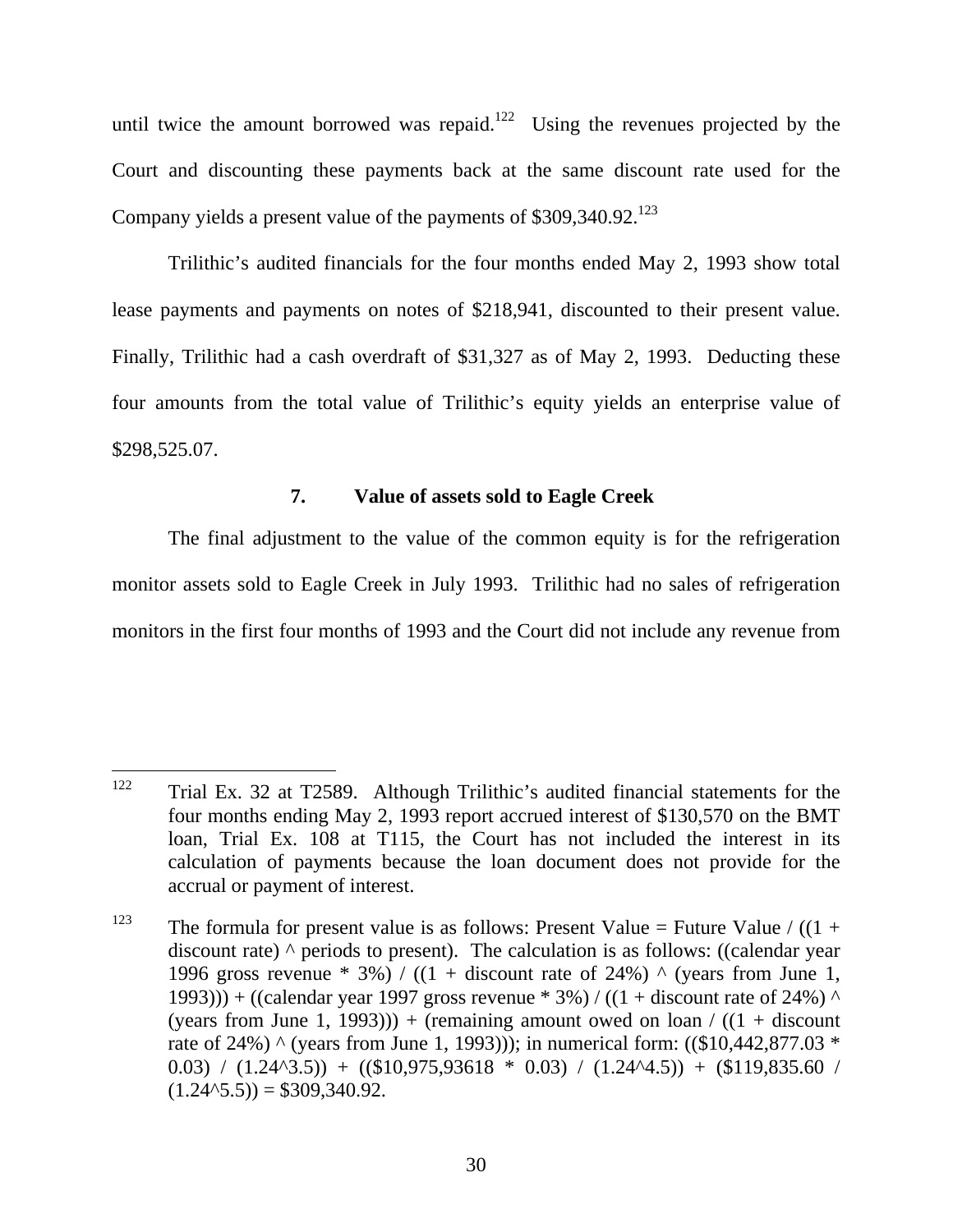this line of business in its DCF analysis. As such, the assets are nonoperating and their value should be added to the total enterprise value of Trilithic.<sup>124</sup>

Although the sale was completed after the Merger Date, nothing changed with regard to the assets between the Merger Date and the sale on July 20, 1993. It is thus not relevant whether the prospect of a sale was known or knowable as of the Merger Date because the sale is being used only as a method of valuation. If there had been no sale, then the Court independently would have had to value the nonoperating assets.<sup>125</sup>

The Asset Purchase Agreement with Eagle Creek establishes a total purchase price of \$383,880.09, "which together with other payments by Purchaser of outstanding obligations to [Trilithic] aggregate" to  $$537,000$ .<sup>126</sup> The "outstanding obligations" owed by Eagle Creek to Trilithic had no bearing on the value of the assets sold. The sale of technical engineering assistance to Eagle Creek also has no bearing on the value of the refrigeration monitor assets sold.<sup>127</sup> The Court thus concludes that the value of the assets

<sup>124</sup> See Gonsalves v. Straight Arrow Publishers, Inc., 2002 WL 31057465, at \*8 (Del. Ch. Sept. 10, 2002) (concluding that if the parties could prove an asset was nonoperating then its value would be added to the total enterprise value of the company being appraised).

 $125$  The Court has not valued the assets of the LAN business because there is no evidence in the record that the assets had any value.

<sup>126</sup> Trial Ex. 112 at T4502.

 $127$  If it was known or knowable as of the Merger Date that Trilithic would sell engineering assistance, then the Court would have to include this portion of the purchase price in its DCF analysis, separate and apart from its relation to the sale of nonoperating assets. Because there is no evidence that such a sale of engineering assistance was known or knowable as of the Merger Date, the Court will not include it in its DCF analysis.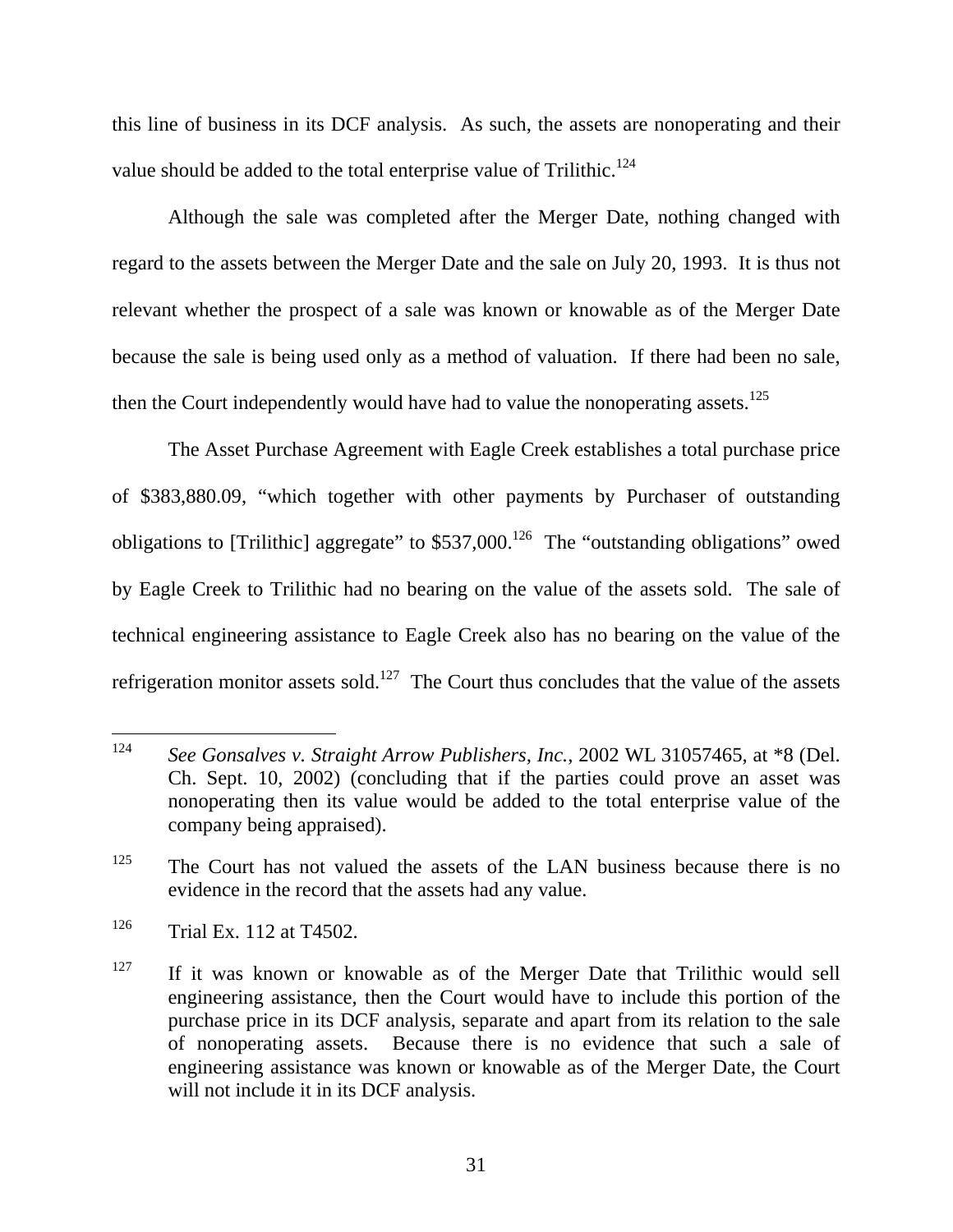as of the Merger Date was \$352,537.09, which includes \$74,391.55 for inventory, \$72,000 for intellectual property, \$6,145.54 for equipment and \$200,000 for a noncompetition covenant.<sup>128</sup>

Adding \$352,537.09 to the total enterprise value yields a total value of Trilithic of \$651,062.16.

## **D. Valuation Conclusion**

The Court's DCF analysis produces a per share value of Trilithic's common equity of \$217.02. Thus, Petitioner's 750 shares or 25% stake is worth \$162,765.54.

# **III. INTEREST**

In addition to determining the fair value of Petitioner's shares, the Court must determine a fair rate of interest to be paid upon the amount determined to be the fair value.<sup>129</sup> An award of interest serves two purposes. It compensates the Petitioner for the loss of use of his capital during the pendency of the appraisal process and causes the disgorgement of the benefit the Company has enjoyed during the same period.<sup>130</sup> Normally, these twin purposes are furthered by applying a rate of interest derived from

<sup>128</sup> *Id.* The Court has included the price of the noncompetition agreement in the value of the refrigeration monitor assets because the value of a line of business is more than the sum of its individual parts and includes the right to operate such business. *See Ryan v. Tad's Enters., Inc.*, 709 A.2d 682, 694–95 (Del. Ch. 1996) (implying that value of noncompetition agreement should have been paid to the company, not individuals, as part of a sale of a going concern); *see also Fulk v. Wash. Serv. Assocs., Inc.*, 2002 WL 1402273, at 12 n.35 (Del. Ch. June 21, 2002) (recognizing that "the sale of a going concern business necessarily includes the goodwill or going concern value of the business").

<sup>129 8</sup> *Del. C.* § 262(h).

<sup>130</sup> *Gonsalves v. Straight Arrow Publishers, Inc.*, 793 A.2d 312, 327 (Del. Ch. 1998).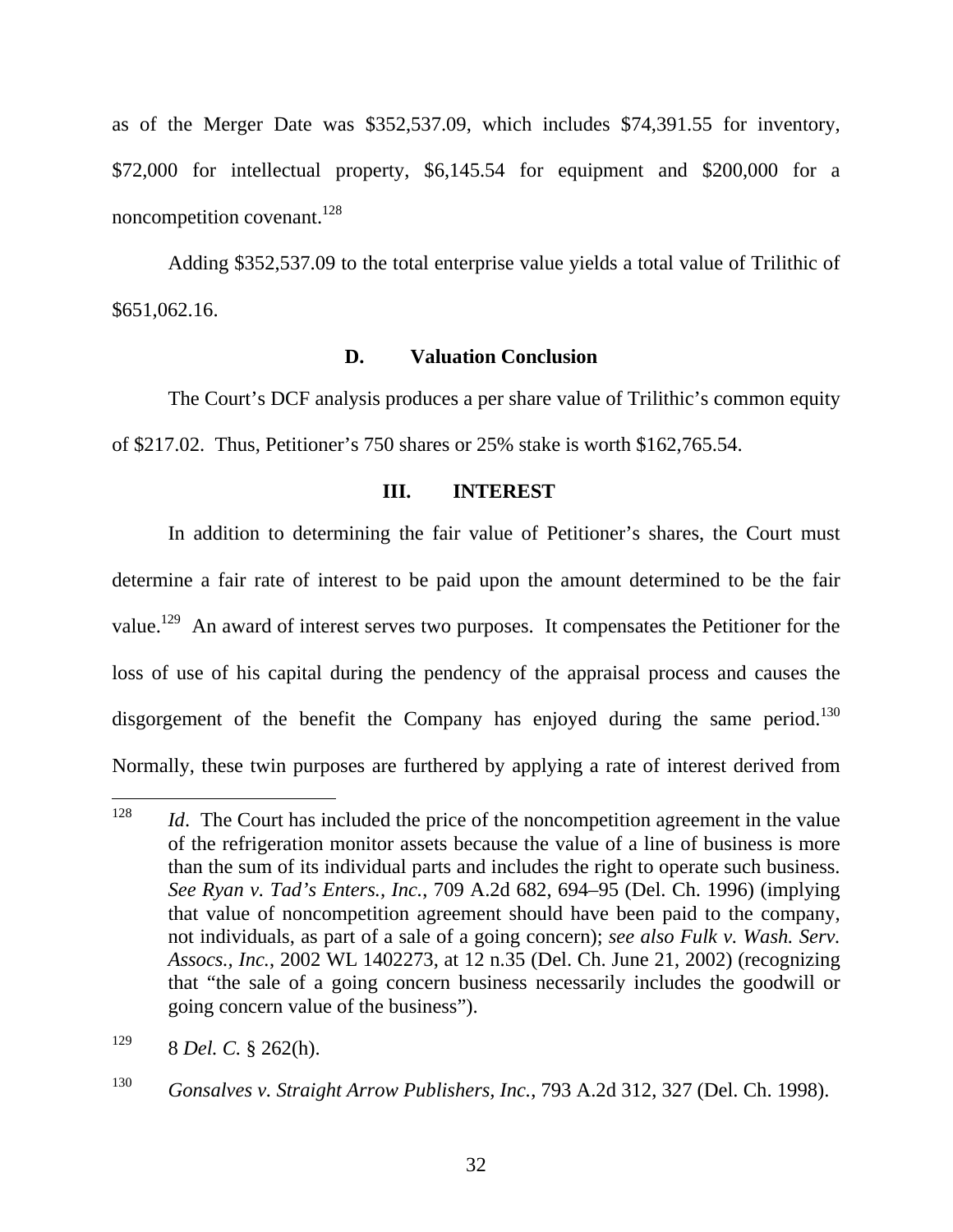equal weightings of the prudent investor rate and the Company's cost of debt.<sup>131</sup> The weighting of these rates is complicated in this case by both the long delay in bringing this case to trial and the dearth of evidence concerning the Company's cost of borrowing.

## **A. Rate of Interest**

It is well established that "[e]ach party bears the burden of proving an appropriate rate under the circumstances."<sup>132</sup> Petitioners appear to argue that the prudent investor rate for the period beginning with the Merger Date and ending December 31, 2004 is 8.8%.133 This rate is "based upon analysis of the S&P 500 index as well as the NYSE composite index."134 In other words, Petitioner's expert assumed that the prudent investor would invest only in equities. Such an assumption "ignores this Court's precedent that '[t]he prudent investor takes both a long term and short term investment strategy . . . [and] employ[s] a mix of . . . conservative investments . . . and . . . riskier investments."<sup>135</sup> Petitioner has thus failed to satisfy its burden with respect to the prudent investor rate.

<sup>131</sup> <sup>131</sup> *Gholl*, 2004 WL 2847865, at \*18.

<sup>132</sup> *Grimes v. Vitalink Commc'ns Corp.*, 1997 WL 538676, at \*9 (Del. Ch. Aug. 26, 1997).

<sup>133</sup> *See* Trial Ex. 172.

 $134$  *Id.* 

<sup>135</sup> *Cancer Treatment Cts. of Am.*, 2004 WL 1752847, at \*37 (quoting *Chang's Holdings, S.A. v. Universal Chems. & Coatings*, 1994 WL 681091, at \*4 (Del. Ch. Nov. 22, 1994)).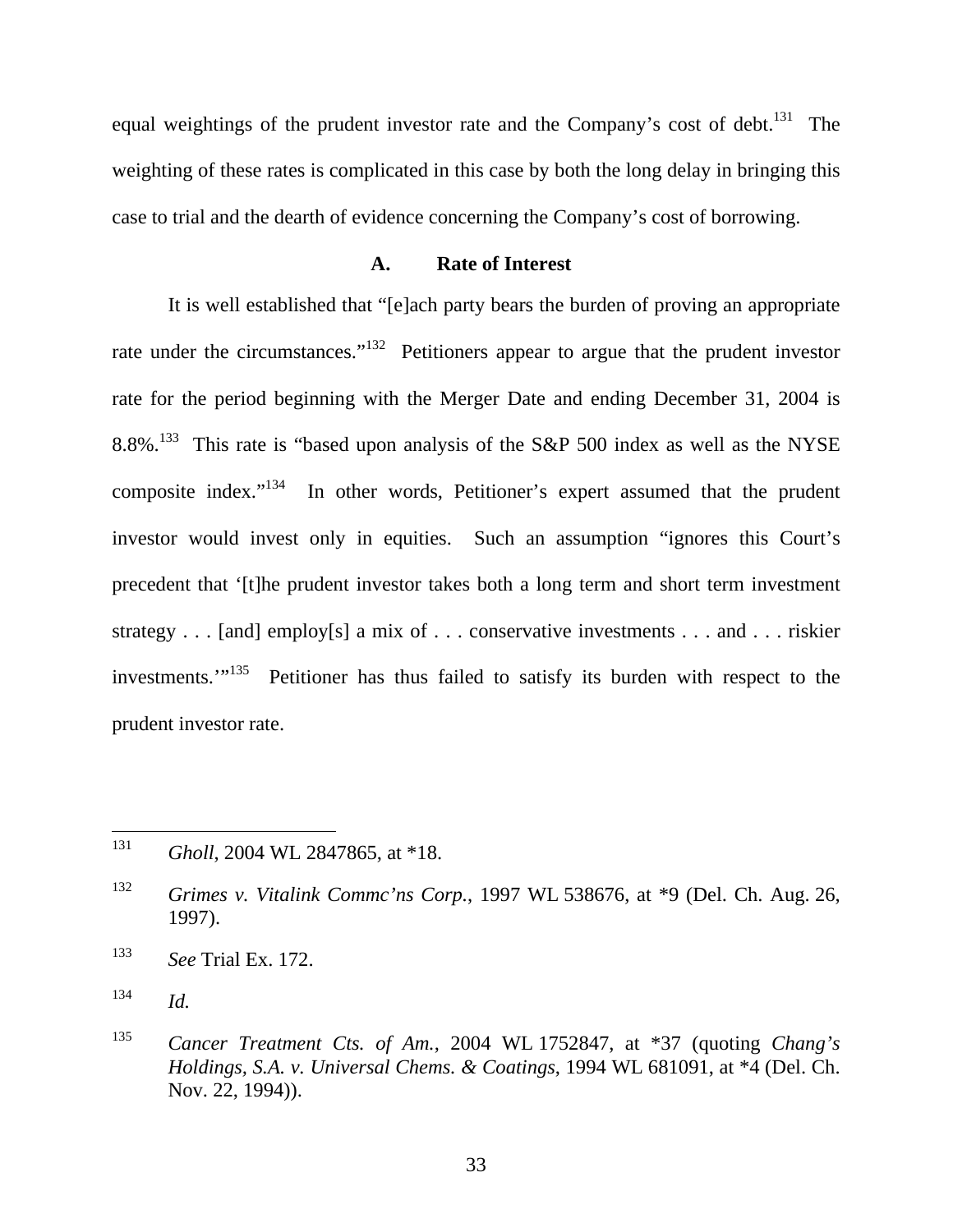In contrast to Petitioner's expert, Respondent's expert used a mix of short and long term investments to determine that the prudent investor rate for the period beginning with the Merger Date and ending December 31, 2004 is 6.14%, assuming monthly compounding of the prudent investor's returns.<sup>136</sup> Margolin explicitly relied on the mix of assets used by this Court in *Chang's Holdings, S.A. v. Universal Chemicals & Coatings*. 137 Respondent thus has carried its burden of proving an appropriate prudent investor rate.

In his report, Petitioner's expert opined that Trilithic's cost of borrowing during the relevant period was  $6.5\%$ <sup>138</sup> Haas purportedly based his opinion on the average annual bank loan interest rate charged to Trilithic. Respondent did not contest Petitioner's expert's opinion because the rate is favorable to it.<sup>139</sup>

At trial, Petitioner's expert attempted to discredit his own opinion on Trilithic's cost of borrowing by claiming that he had not had the documents necessary to render an opinion.<sup>140</sup> Then, in post-trial briefing, Petitioner argued that the record was insufficient

<sup>136</sup> Trial Ex. 176.

<sup>&</sup>lt;sup>137</sup> *Compare* Trial Ex. 176 (using a portfolio comprised of six month CDs (10%), ninety day Treasury bills (15%), ninety day commercial paper (15%), twenty year Treasury bonds (20%), Moody's AAA corporate bonds (20%) and S&P 500 equities (20%)) *with Chang's Holdings*, 1994 WL 681091, at \*5 (using a portfolio comprised of one year CDs (10%), ninety day Treasury bills (15%), ninety day commercial paper (15%), ten year Treasury bonds (20%), Moody's AAA corporate bonds (20%) and average risk mutual funds (20%)).

<sup>138</sup> Trial Ex. 172.

 $^{139}$  ROB at 48.

 $140$  Tr. at 159 (Haas).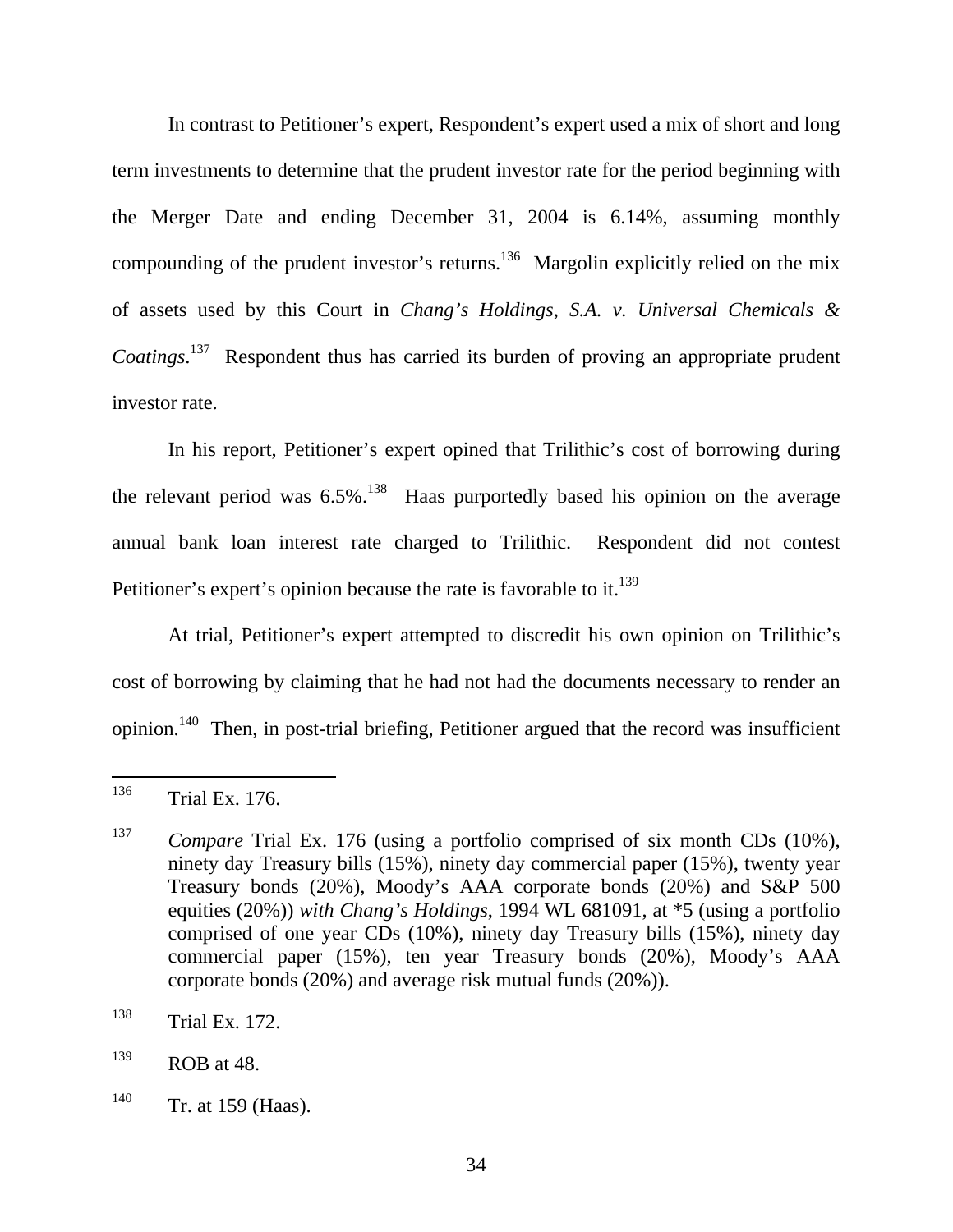in terms of Trilithic's cost of borrowing to determine a specific pre-judgment interest rate. Therefore, Petitioner urged this Court to award interest at the legal rate of 8%.<sup>141</sup> The Court addressed Petitioner's attempt to distance itself from its expert's opinion at the pretrial conference and explicitly rejected it. $142$  Petitioner engaged Haas in 1995 and delivered his report in 2004. Haas thus had nearly ten years in which to obtain the documents he needed to calculate Trilithic's cost of borrowing. If Petitioner and his expert did not have the necessary documents, they should have sought them in discovery and timely moved to compel their production if Trilithic failed to produce them. At this very late date, the Court will not allow the Petitioner to walk away from his own expert's opinion and argue for an award of interest at a rate 150 basis points higher based on his own failure of proof.

When neither party has carried its burden with respect to a component of the rate of interest, this Court normally uses the legal rate of interest.<sup>143</sup> To do so here, however, would encourage action similar to Petitioner's: delay and then an attempt to change course on the eve of trial. Such action is inequitable and will not be rewarded with an

<sup>141</sup> POB at 45; Joint Pretrial Order  $\P$  2.5 (stipulating that "[t]he legal rate of interest as of June 1, 1993 was eight percent (8%).).

<sup>142</sup> *See* Pretrial Conference Tr. at 12–13.

<sup>143</sup> *See Gonsalves*, 793 A.2d at 327 (using legal rate for company's cost of borrowing where petitioner failed to provide any evidence of the cost of debt and respondent failed to provide a credible explanation of its calculations); *Gonsalves*, 2002 WL 31057465, at \*10.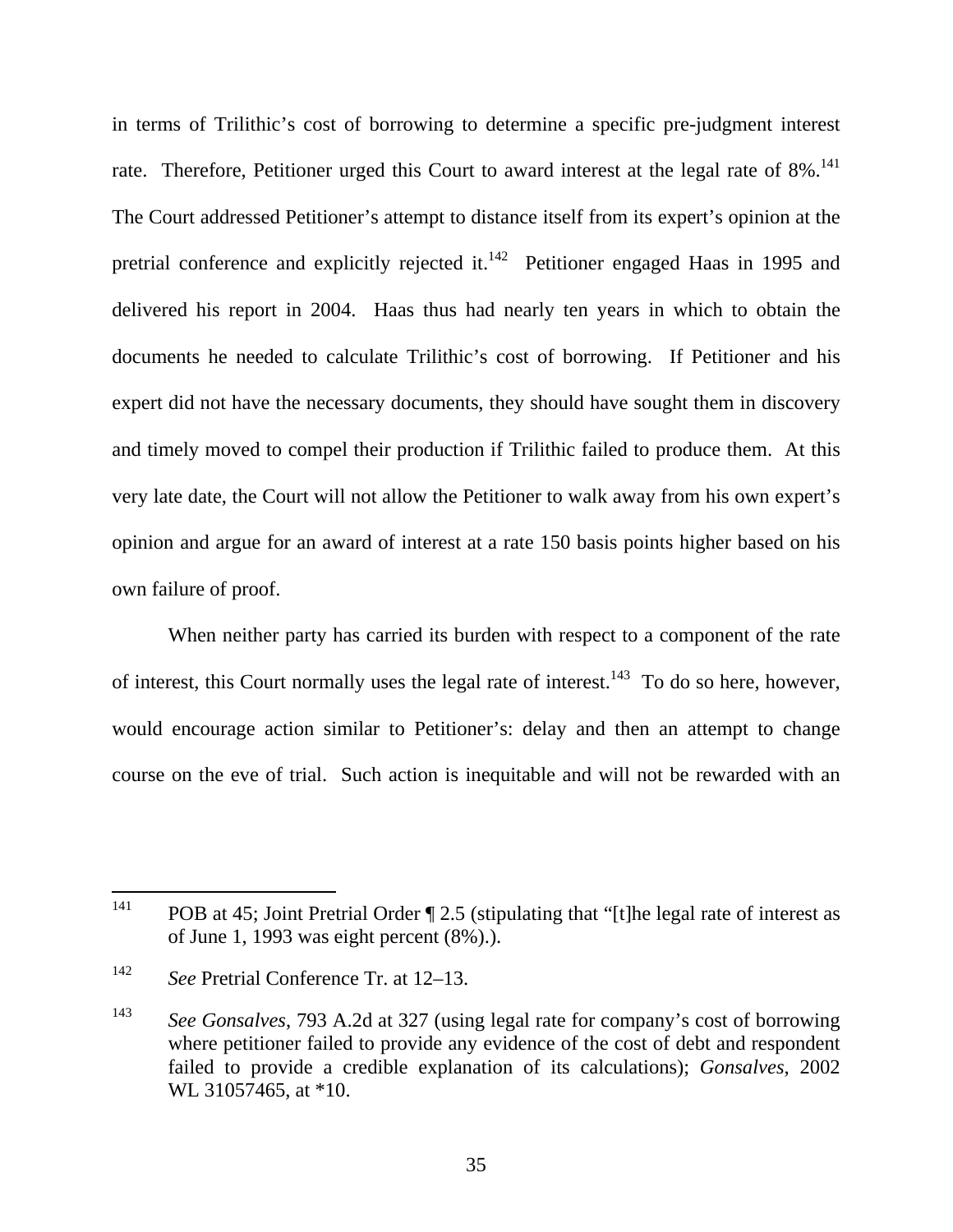award of interest at the legal rate, especially in light of Petitioner's torpor in prosecuting this litigation.

In *Chang's Holdings*, this Court employed "a sliding scale that alters the relevance of the prudent investor rate and the cost of borrowing rate according to the relative fault of the parties in causing the delay."144 The long delay in this case, like in *Chang's Holdings*, is not the product of a "war<sup>[]</sup> of attrition in which the plaintiff's mounting legal expenses hinder her efforts to pursue a just valuation."145 In such a case, courts have ordered the respondent company to disgorge the benefit of months and years of interestfree borrowing consistent with the dual compensatory and restitutionary purposes of an award of pre-judgment interest. Where, as here, the delay is primarily attributable to the Petitioner's failure to diligently prosecute this action,<sup>146</sup> the Company should be made to pay only what has been taken from Petitioner: the return a prudent investor would have

 $\overline{a}$ 

 $144$  1994 WL 681091, at \*2.

 $145$  *Id.* at \*2.

<sup>&</sup>lt;sup>146</sup> The record and the briefs are replete with accusations of delay by Petitioner and acquiescence in the delay by Respondent. *See, e.g.*, ROB at 1-2; POB at 46. The Court finds some acquiescence in the delay by Respondent, who never filed a motion to dismiss for failure to prosecute, but concludes that Petitioner could have and should have prosecuted this case more diligently. Significant lapses by Petitioner include the failure to serve discovery requests until nearly nine months after the filing of this action, the gap between Respondent's production in September 1994 and Petitioner's Motion to Compel in February 1997 and the subsequent failure to pursue that motion until January 1998. From 1999 through mid-2003, the docket contains little more than status letters from both sides indicating that discovery was continuing.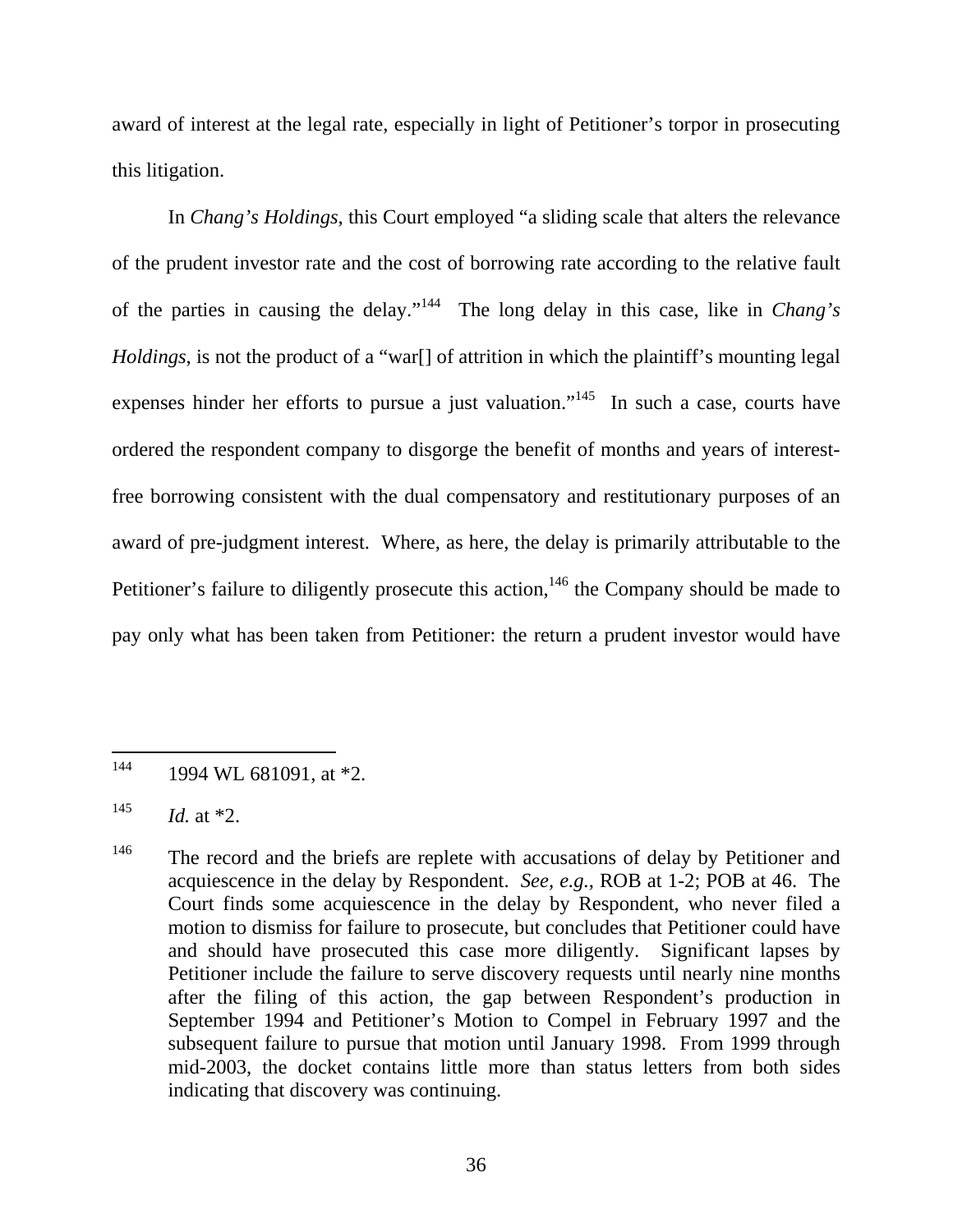realized during the relevant period. Therefore, the Court will use the prudent investor rate of 6.14% as the rate of pre-judgment interest.

## **B. Simple or Compound Interest**

Having determined the rate of interest, the Court must decide whether to award simple or compound interest. The trend in this Court has been to award compound interest "because it better comports with 'fundamental economic reality."<sup>147</sup> "'It is simply not credible in today's financial markets that a person sophisticated enough to perfect his or her appraisal rights would be unsophisticated enough to make an investment at simple interest."<sup>148</sup> Similarly, companies neither borrow nor lend at simple interest rates.<sup>149</sup> An award of compound interest thus furthers the compensatory and restitutionary purposes of an award of pre-judgment interest.<sup>150</sup> For these reasons and because Trilithic bears some of the fault for the long delay in bringing this action to a conclusion, the Court awards compound interest.

As to the frequency of compounding, this Court has held that "the dual purposes of compensation and restitution may only be served by compounding at least as frequent

<sup>147</sup> <sup>147</sup> *Finkelstein v. Liberty Digital, Inc.*, 2005 WL 1074364, at \*26 (Del. Ch. Apr. 25, 2005) (quoting *Onti, Inc. v. Integra Bank*, 751 A.2d 904, 921 (Del. Ch. 1999)).

<sup>148</sup> *Id.* (quoting *Onti*, 751 A.2d at 926).

<sup>149</sup> *Id.*; *Onti*, 751 A.2d at 926.

<sup>&</sup>lt;sup>150</sup> *Id.* Although the Court did not consider Trilithic's cost of borrowing in determining the appropriate rate of interest, it is still relevant that companies do not borrow or lend at simple interest rates because Trilithic had use of Petitioner's capital during the pendency of this litigation. Presumably, Trilithic effectively earned at least the return a prudent investor would have earned on the capital during this period.